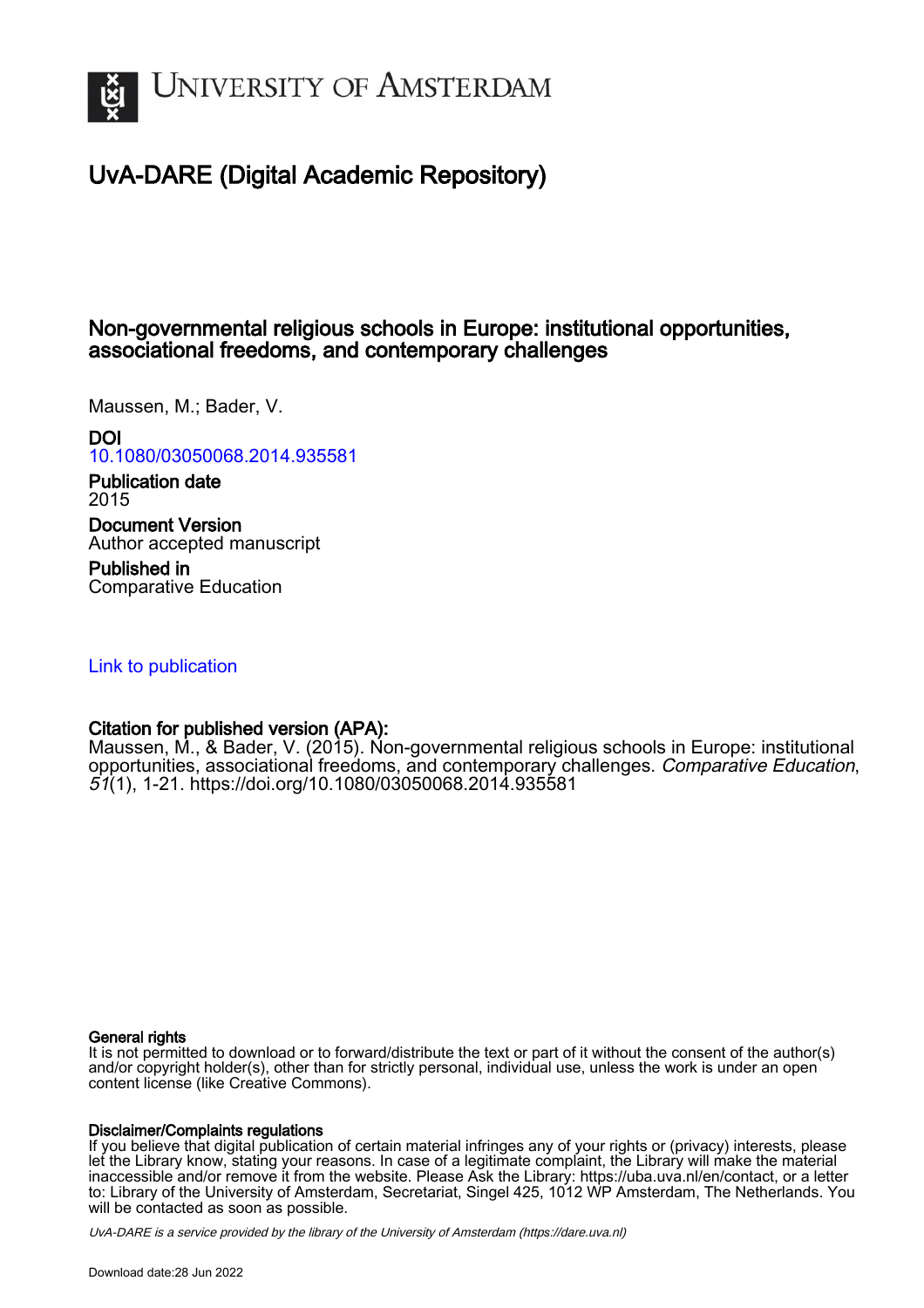# **Non-governmental religious schools in Europe: institutional opportunities, associational freedoms and contemporary challenges. Introduction**

## Marcel Maussen (Department of Political Science, University of Amsterdam)

Veit Bader (Department of Philosophy, University of Amsterdam)

Corresponding author. Email: [m.j.m.maussen@uva.nl](mailto:m.j.m.maussen@uva.nl)

## **Abstract:**

The European Convention on Human Rights guarantees freedom of education, including opportunities to create and operate faith-based schools. But as European societies become religiously more diverse and 'less religious' at the same time, the role of religious schools increasingly is being contested. Serious tensions have emerged between those who ardently support religious schools in various forms and those who oppose them. Given that faithbased schools enjoy basic constitutional guarantees in Europe, the controversy surrounding them often boils down to issues of public financing, degrees of organizational and pedagogical autonomy, and educational practices and management. This introduction to a special issue on controversies surrounding religious schools in a number of Western European countries briefly introduces structural pressures that affect the position of religious schools and sketches the relevant institutional arrangements in the respective countries. We then go on to introduce some of the main concerns that frame the relevant debates. The paper concludes by introducing the various contributions in the special issue.

Published in *Comparative Education*, Volume 51, Issue 1, February 2015, pp.1-21

Republished in 2016 in Maussen, M., Vermeulen, F., Merry, M.S. and Bader, V. (eds) *Religious schools in Europe. Institutional opportunities and contemporary challenges*.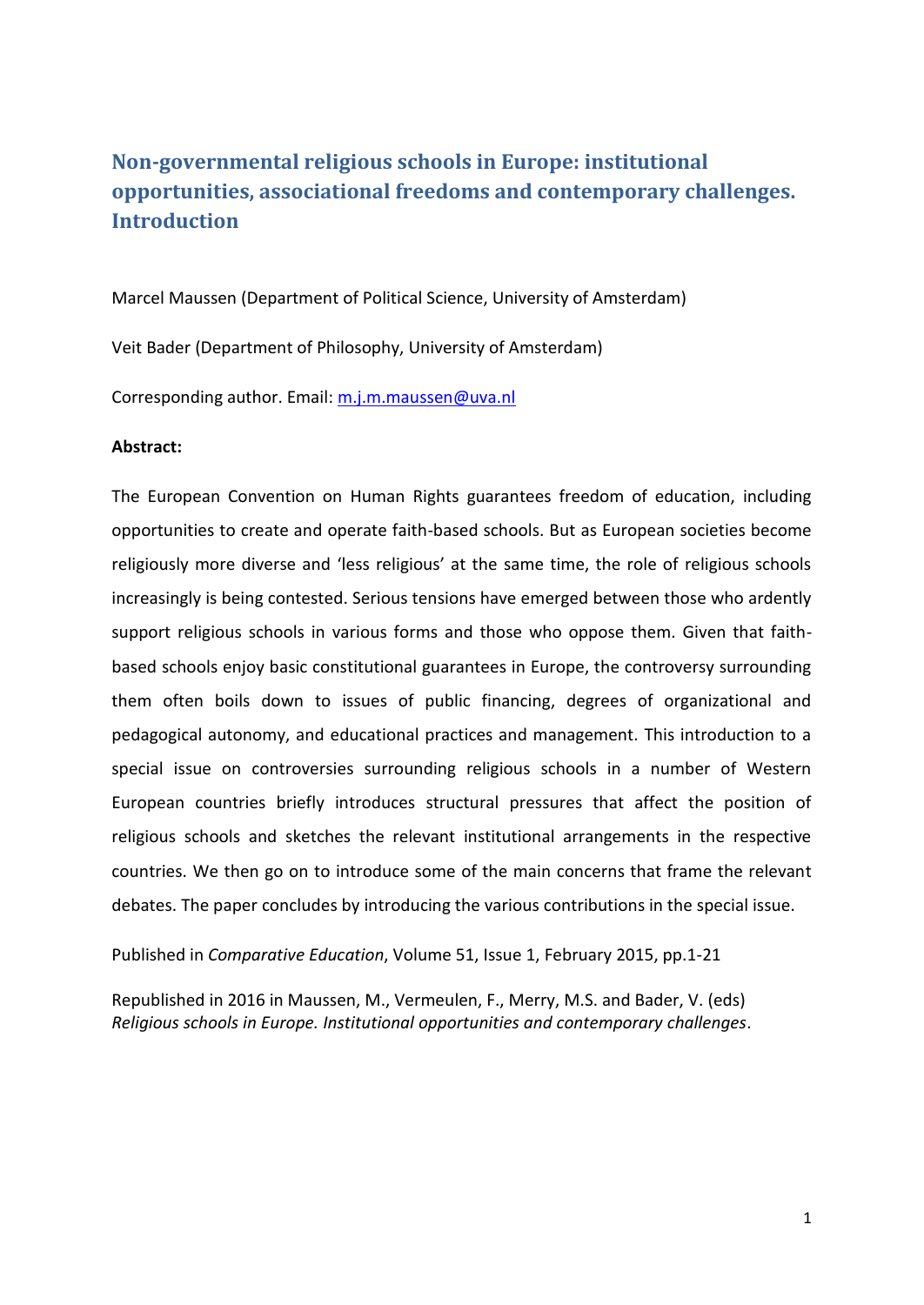## **Introduction**

In the context of increasing religious and cultural diversity of European societies the role and functioning of religious schools is often brought up in discussions about the structure of education systems, and in connection with concerns about social cohesion, immigrant integration, democratic citizenship, non-discrimination, and equal educational opportunities for all. International human rights law, the European Convention on Human Rights (ECHR) and the European Court of Human Rights (ECtHR), as well as most liberal-democratic constitutions and courts, oblige states to permit freedoms of education in all their consequences for religious schools (De Groof 2012).<sup>i</sup> But educational systems vary widely with regard to the ways they recognize and finance religious schools, and the types and degrees of public scrutiny and control that are exercised over these schools. Across Europe religious schools have varying competences to decide on the curriculum, teaching materials, internal school regulations (for example with regard to dress, or gender segregation), the recruitment of teachers, the selection of pupils, and so on.

This diversity of institutional opportunities for faith based education is in itself the outcome of political struggles and different trajectories of formation of mass education systems, which developed from the late decades of the  $18<sup>th</sup>$  century onwards. Until then education had mostly been a matter of the church. Sometimes the provision of general education was mostly government-led, for example in Prussia and France, whereas in other countries schools were set up with modest involvement of the central government, for example in Scandinavia and New England. In a context of state building, governments increasingly sought to employ a system of mandatory popular schooling to create a more homogeneous nation, and raise virtuous and loyal citizens. Many rulers, such as the Dutch King William I (r. 1813-1840), believed that in order to play a role as a nation-forming institution, the school should teach a 'liberal', non-sectarian, Christianity. In a country such as France, on the other hand, a more rigorously secular system of public schools was pursued, for example by the Minister of Education Jules Ferry in the 1880s. State-led education could in principle develop independently or in opposition to church-led education. Religious communities protested against efforts to marginalize religious schools, and both in Protestant and Catholic countries church-sponsored schools were successful in their resistance and continued to reach the majority of the population (Glenn 2012: 9). In the second half of the 19<sup>th</sup> century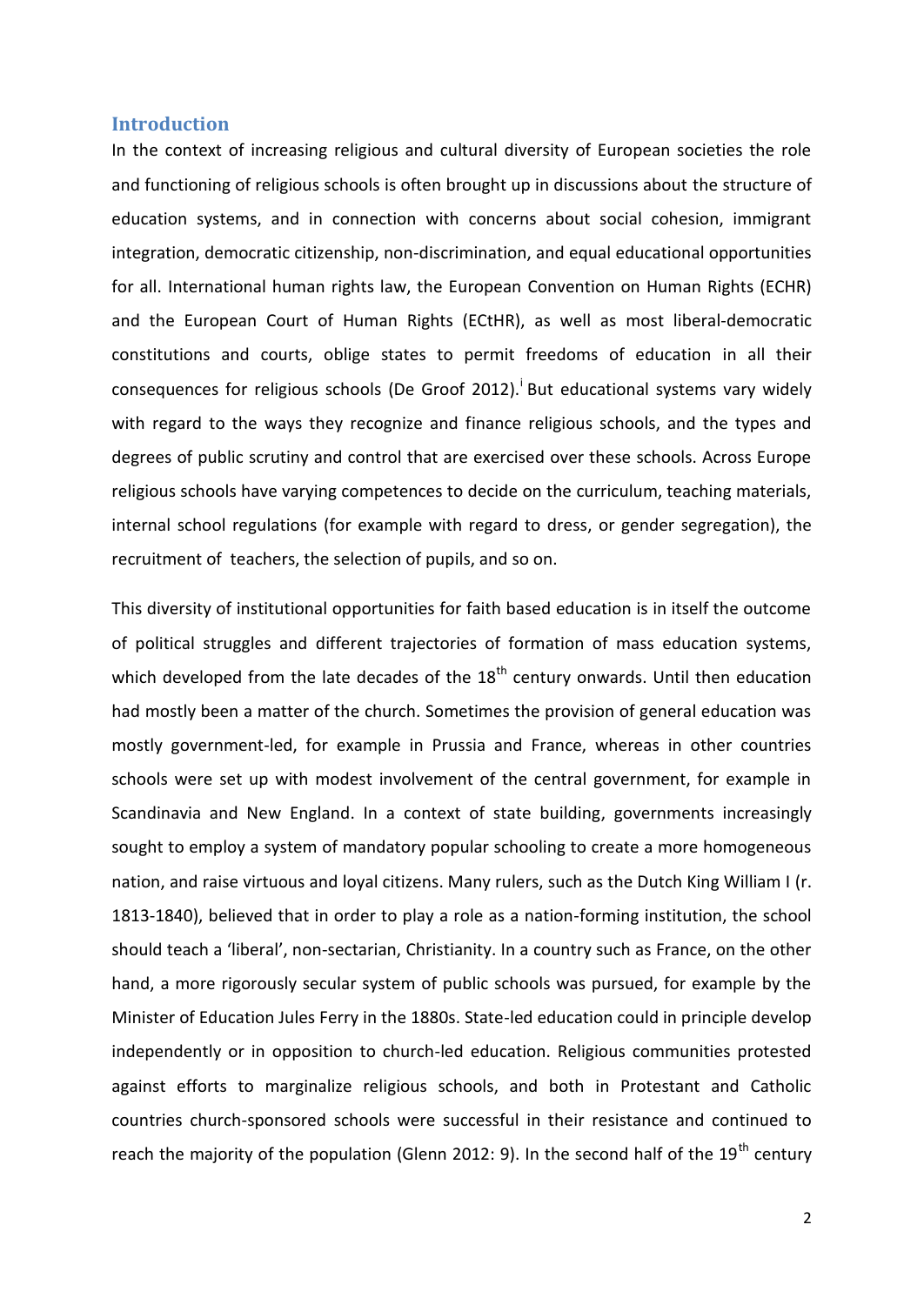controversies with regard to the status and funding of religious education culminated in series of 'school struggles', for example in Belgium, France and the Netherlands. Periods of intense confrontation ended with some form of accommodation (see Glenn 2012). In some Western countries, including the United States, the period between 1900 and 1945 was marked by the dominance of the state-led 'common school', whereas in others (such as the Netherlands) the 'statutory equality' of religious and state schools was secured in constitutions and laws (in the Constitution of 1917 and the Primary School Act of 1920). In other countries, however, contestation around religious schools would continue throughout the  $20<sup>th</sup>$  century. In France, for example, the Debré laws of the 1950s created opportunities for recognition and funding of religious schools (mostly Catholic), but in 1983 plans to revise the model led to widespread protests in favor of freedom of education, also for religious schools. Ten years later (in 1994) fierce protests broke out when advocates of strictly secular education and *l'école Républicaine* demanded that state schools were given far more financial opportunities than private, religious ones.

Also in the more contemporary period the position of religious schools continuous to be subject to debate. European school systems have been affected by a variety of profound social transformations, including secularization, individualization, growing mobility and immigration. Pedagogical philosophies and practices of education have changed, and parents, teachers, school managers, politicians and society at large now have new ideas and concerns when it comes to providing primary and secondary education to children. Would it be fair, then, to speak of a new phase, if not a new 'school struggle'? Some say that religious schools are once again under pressure and questions are being raised as to their legitimacy in modern school systems. In the Netherlands, for example a series of recent legal amendments were aimed at enforcing more strict application of non-discrimination legislation upon conservative religious schools (with respect to the hiring of teachers and the selection of pupils) and obliging them to teach a more 'liberal' message with regard to sexual diversity (Maussen and Vermeulen 2015). The former leader of one of the Christian parties (the Christian Union, CU), André Rouvoet, wrote in October 2011 that attempts to restrict 'fundamental freedoms of religious schools' were illustrative of a climate in which there was less 'principled room for minorities, and for their opinions and practices' (Rouvoet 2011, 3). Another example is the way immigrant religious schools, above all Islamic schools,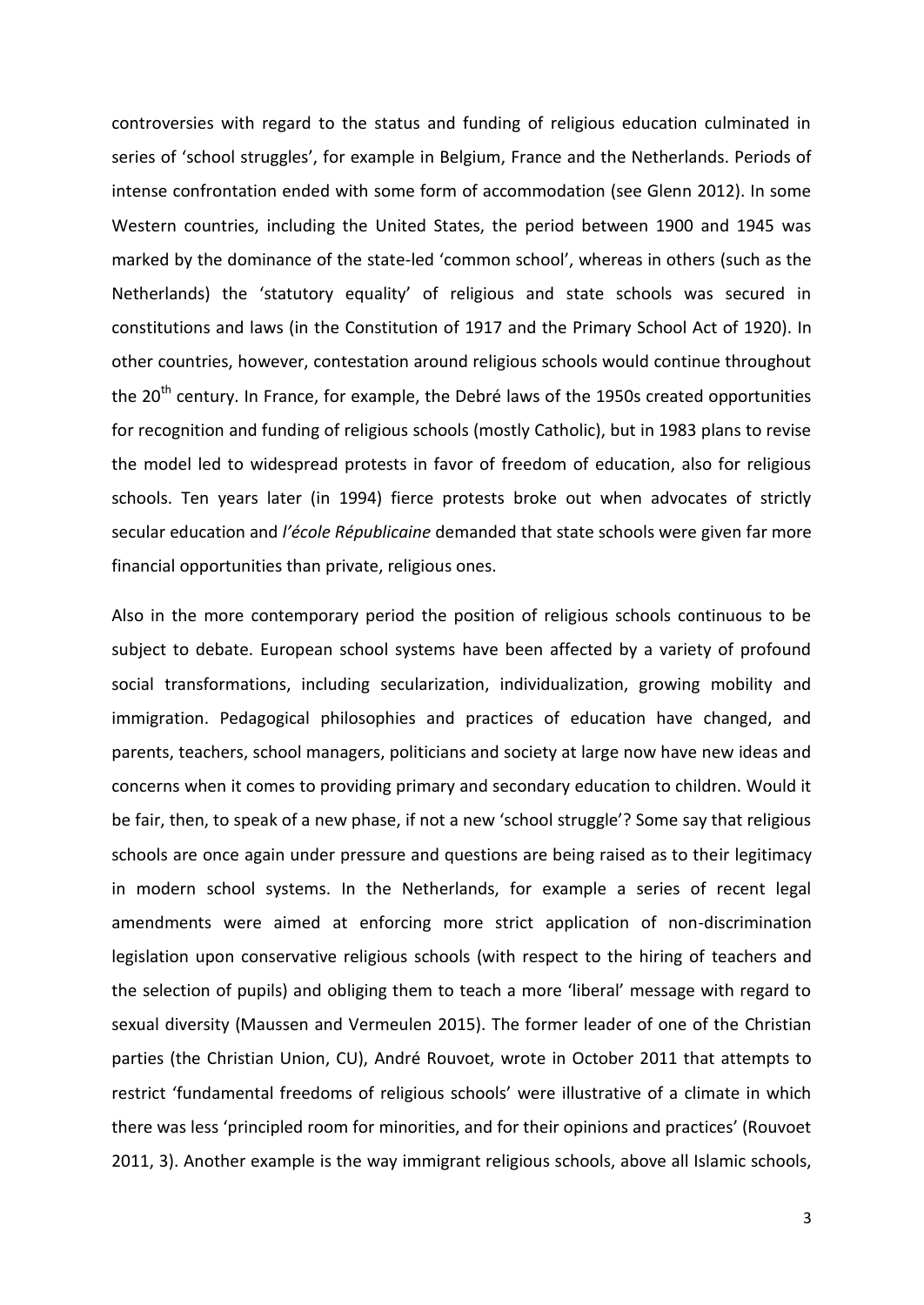continue to encounter social and political resistance (Merry 2013, chapter 5). Concerns about the spreading of religious hatred and 'radicalization' of Islamic youth have resulted in increasingly strict supervision of Islamic schools in several countries.<sup>ii</sup> However, the situation of religious schools looks rather different when we focus on other trends. For one, the market share of religious schools is stable or growing in countries such as the Netherlands, Germany (Scheunpflug 2015), and England (Hatcher 2011). And also countries that have a reputation as being reluctant to accommodate and finance religious schools, such as France and the United States, have seen an increase in the number of religious schools and have taken steps to make funding more 'fair', i.e. more equal compared to the funds that are being spent on other schools.

In our view the fact that the overall picture remains so fuzzy implies that we need to zoom in more and differentiate between developments in different countries, take into account important differences between school types and between the religions in question (majority or minority, Christian or other, established or newcomer), and specify the aspects of the 'position of religious schools' that we are discussing. This special issue aims to shed light on the developments in a number of West European countries by linking institutional differences, political contestations and broader societal trends and policies.

We begin with a note on terminology. First, we use the term religious or faith school to refer to all schools that have a distinctive religious character, playing a role in the way the school operates, for example with respect to curriculum, admission policies, selection of teaching staff, pedagogy and teaching aids, internal regulations, and so on. The exact role of the religious ethos can vary in terms of intensity (some schools are more 'nominally' religious others more 'pervasively') and in terms of direction (some schools are more conservative, others more liberal or ecumenical). The schools we are speaking of are primary and secondary schools, teaching all kinds of subjects, mostly preparing their pupils for exams and diplomas that are certified by the state, and attending these schools is at least considered as a way for children to comply with demands of compulsory education. A second important terminological issue concerns whether religious schools should be called 'private' or 'public' schools. Actually, the legal status of religious schools varies. In England Voluntary Aided (VA) and Voluntary Controlled (VC) schools (most of them Anglican, some Roman-Catholic, only very few others) are treated as 'public' or 'state schools'. In many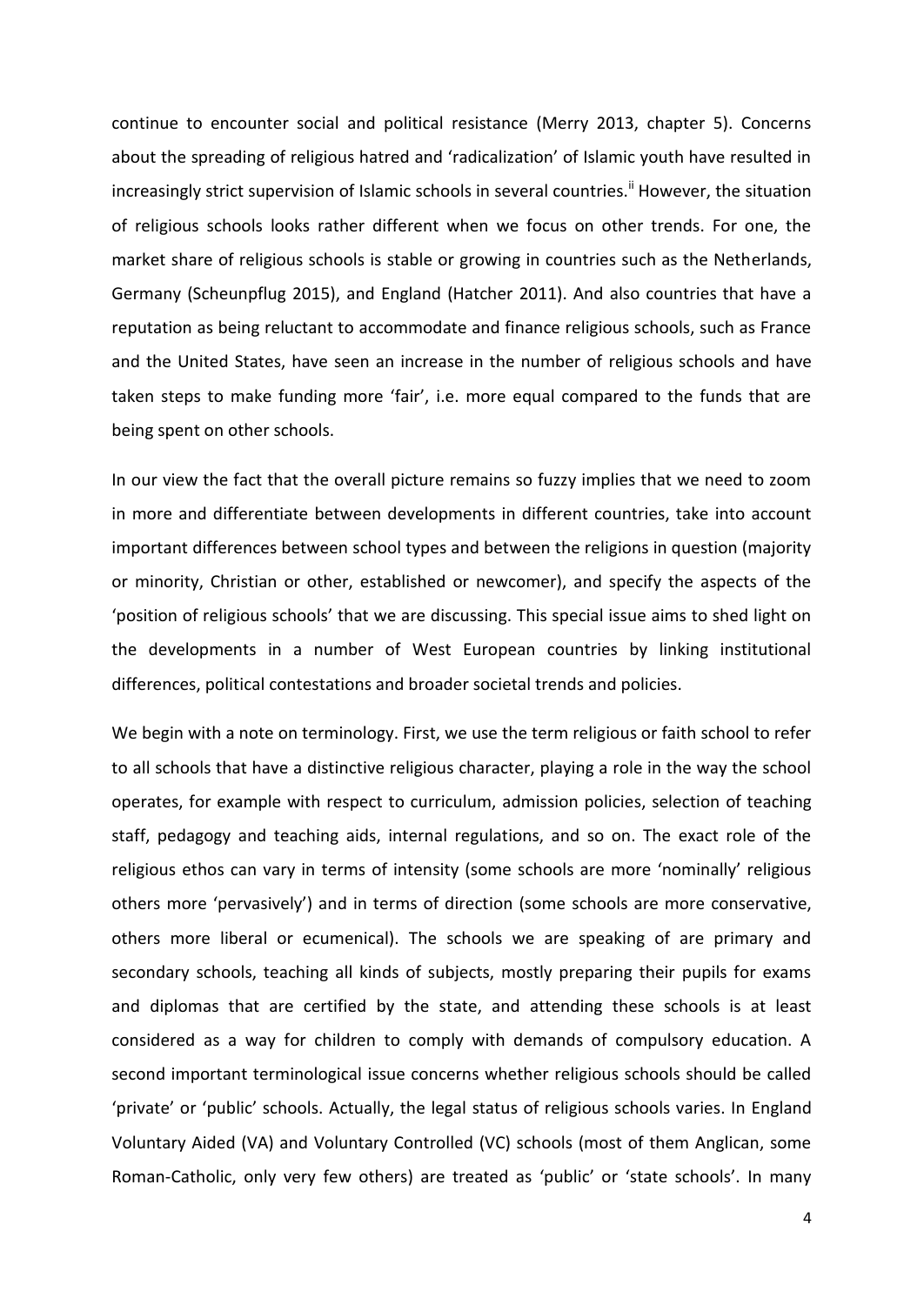countries they are classified as 'private schools', for example in the US but also in Denmark ('free primary schools') and Sweden ('independent schools'). In the majority of countries their legal status is neither fully public nor private but somewhere in-between; such as 'special' or '*bijzonder'* (in the Netherlands), 'with contract' in France ('*sous contrat*') and Spain ('*concertadas*') (different from 'private schools' that don't receive public money), or 'national schools' (also called 'denominational' or 'faith schools') in Ireland. For us, this is the reason to choose as neutral and precise a term as possible and distinguish between governmental and non-governmental schools. Governmental schools are understood to be owned, run, and financed by (a flexible combination of) governmental (federal, state, municipal) authorities. Non-governmental schools are owned and run by (central or local) organisations or associations whether (partly or fully) publicly financed or not. A broad variety of non-governmental schools exists, not all of them faith-based, for example schools based on distinctive educational practices or pedagogy. Third, we will use the terms 'associational autonomy' and 'associational freedoms' to speak of freedoms of religious schools, enabling 'those who are engaged with individual schools – their boards and their teachers and administrators – to shape and implement a distinctive educational mission' (Glenn and de Groof 2012, 1). The significance of these freedoms depends on institutional opportunities (including but not limited to constitutional and legal regulations) and the balance of power between relevant actors, *within* school organizations (for example between school board, teachers and daily management), *around* schools (for example in relations between the school and national and local authorities, teachers' unions, and parents) and *within the wider society* (it matters for example whether the school belongs to the majority religion or to an immigrant minority religious group). The significance of school autonomy will also depend on other factors, such as prevailing education policies or ideas about the ways schools should be administrated and how states should monitor quality and performance.

We begin this introductory article by discussing the major societal trends that, over the past 30 years or so, have come to affect the position of religious schools. We then go on to discuss the broader features of the situation and institutional opportunities for religious schools in Western Europe, especially concerning the countries included in the special issue. Against this background we discuss some of the issues that have come up in contemporary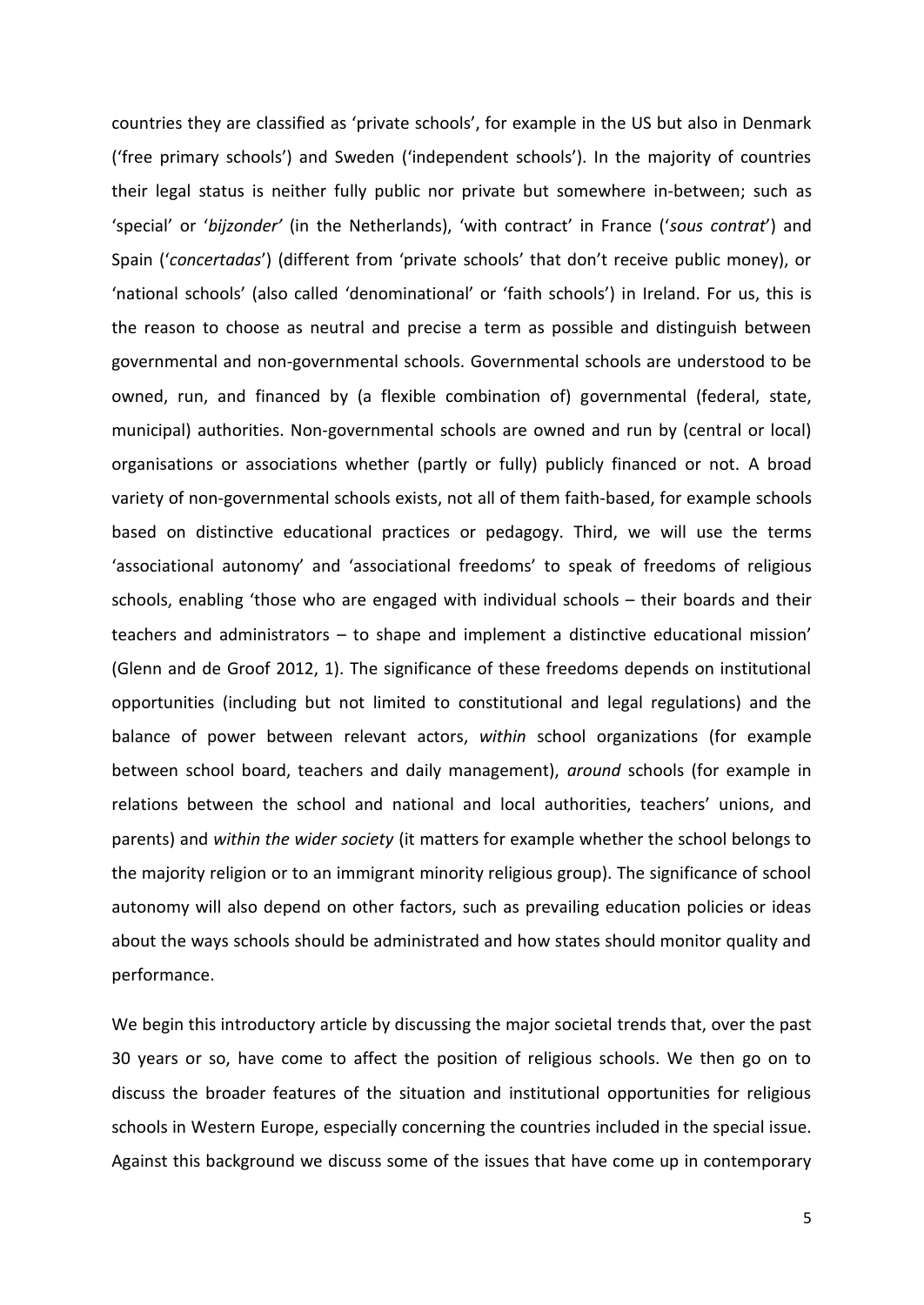debates about religious schools. We conclude by introducing the contributions included in the special issue.

## **Structural pressures on religious schools**

What we will tentatively describe as the 'position' of religious schools in European educational systems is related to various factors, including their relative 'market share', their perceived legitimacy in the wider society, levels of financial support and school autonomy. This position has been changing since the 1960s as a result of structural changes and societal transformations. Even though the exact nature of these social trends varies between countries four broader clusters of factors should be highlighted.

First, European societies have been undergoing important transformations in terms of their composition. Their populations now look different in terms of age, religion, class, ethnicity, and so on, but also in terms of prevailing socio-cultural values, life-styles and worldviews. These changes include for example 'secularization' (decline of church attendance, decline of church membership, decline of people positioning themselves as religious) and the emergence of all kinds of new ways of 'believing and belonging', individualisation and rising levels of education, growing social and physical mobility (including migration), growing importance of sub-cultural identities (including sexual identities and life-styles), further 'diversification of cultural pluralism' (including ethnic diversity), growing importance of postmaterialist values and related political and social identifications, diversification and greater dynamic of forms of family life and personal relationships, and so on.<sup>iii</sup> In addition, new patterns of social inequality have emerged, some of which are tightly connected to differences in cultural, religious and ethnic background. These changes have profound consequences for the institutional arrangements via which liberal democratic states aim to accommodate societal pluralism, also in education.

These structural transformations in European societies are intimately connected to a second cluster of structural factors that is also generating institutional reorientation. These are transformations related to the sphere of politics, such as mediatization and personalization of politics, changes in party systems and party-political configurations, including: the declining role of confessional parties, growing volatility of the electorate, emergence of new political and value conflicts, the emergence of populist parties, and so on (Kriesi 2010, Mair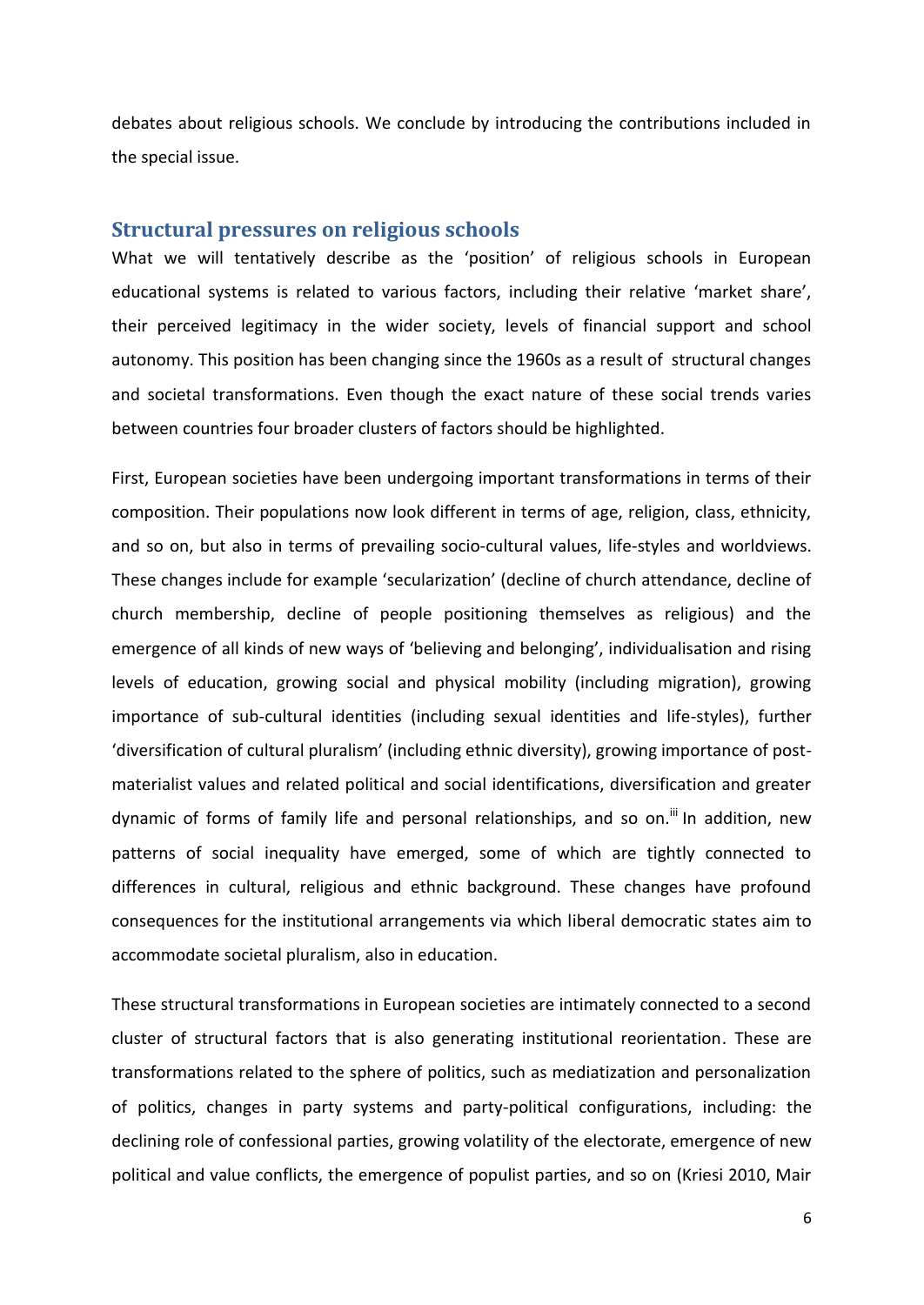2013). These transformations are connected to changes in public opinion, both at the level of elites and of citizens. For our purposes, especially the renewed politicization of religion and cultural pluralism is of importance. There is a seemingly growing influence of 'secular progressive' voices in public and political debate (Shuh et al. 2012), and, on the other hand, anti-Islam rhetoric articulated by right wing populist leaders has become a constant in public debate, finding resonance among a substantial part of the electorate. Even though there is significant variance between European societies in this respect, the growing prominence of 'secular voices' sets off Europe as a whole against the United States. However, we should note that we cannot simply conclude that greater visibility of secular ideas in public debate is illustrative of a further trend of 'decline of religion' (for the Netherlands De Hart 2014). Notice should be taken of the opinions and values of increasingly substantial immigrant communities, that are, however, up till now, far less vocal in most European public spheres. Moreover, some recent mobilizations by religious groups, such as the massive demonstrations against same-sex marriages and teaching on gender and sexual diversity in France (Battaglia 2014) or the protests against speech that is considered offensive to religious people (Maussen and Grillo 2014), stand to show that religion is still an important social and political rallying force in Europe.

Third, there have been profound transformations in the relations between state and society, altering the configuration of governance in domains that are traditionally also of relevance to religion, such as health and mental care, education, social support and relief, leisure, and so on. A major factor has been the expansion of modern welfare states after World War II, followed by a period of contraction and neo-liberal reforms since the late 1970s, and more recently giving way to a new phase of 'welfare state recalibration' (Hemerijck 2013). In this context, institutional arrangements that structured the roles and interactions between the state, civil society and the market, based on specific views about the role of religion and religious organizations therein, have come under pressure. The so-called shift from 'government to governance', and new ideas about the most effective and efficient ways of producing of all kinds of public goods and services has also affected the possible role of faith based institutions (see Van Bijsterveld 2011). With regard to management philosophies and styles, many European countries have been implementing New Public Management (NPM) inspired models of 'marketization' and 'privatization' to their bureaucracies and public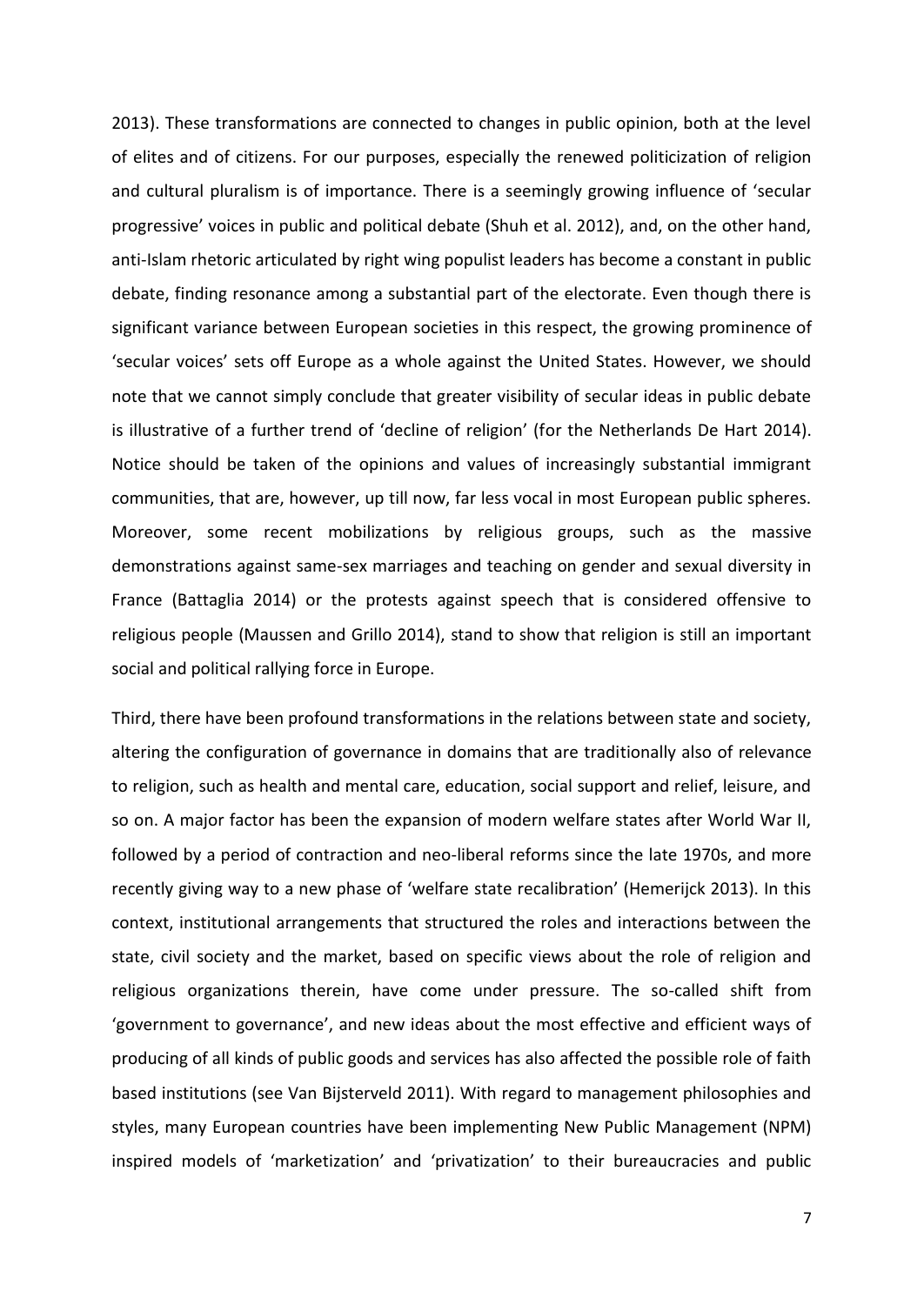service organizations. Reforms were intended to introduce 'economies of scale', rational 'company like' management based on clear 'targets', objectively measured 'output', systematic use of 'assessments' and 'accountability systems', further 'professionalization', the introduction of quasi-markets, and so on (see Whitty and Power 2000, Whitty 2009, van Zanten et al. this volume, Dronkers and Avram 2015 ). These changes have affected education systems in many ways, and have altered the configuration and understandings of basic freedoms. For example, nowadays parents often act as consumers scanning the educational market for the optimal offer for their children. Schools have obtained more (or perhaps better: a different kind of) 'autonomy', for example over their budget, in view of enabling them to develop a distinctive profile, optimize their achievements and market their product, whilst being subject to steering-at-a-distance on the basis of performance indicators and budget controls (for the UK see Hand 2012). In the Netherlands, for one, this has led to a renewed understanding of the freedom of education, shifting away from its 19<sup>th</sup> and 20<sup>th</sup> century image of non-governmental school as 'owned' by the parents, towards individual parents exercising freedom of choice on a market (National Education Council 2012). However, we hasten to add that this is but a broader trend, which has had different policy consequences and met different responses (see the contributions on Denmark and France in this volume).

A fourth major cluster of factors triggering changes in the field of governance of cultural and religious diversity and education is 'Europeanization', and especially the ways issues of cultural and religious diversity are embedded in supra-national human rights regimes, involving notably the ECHR and the ECtHR and, increasingly also the European Court of Justice (ECJ) and the EU Charter of Fundamental Rights. In the context of religious education, it has been observed that a human rights perspective on religious governance may contribute to an individualized understanding of religious freedom rights, in tension with collective understandings of those rights (Hunter-Henin 2011, 4). Particularly important for the debates on school autonomy are EU directives and initiatives to combat discrimination, but also the signals by the European Commission to member states asked to guarantee religious freedom and educational opportunities for 'vulnerable groups', including children from a migrant background (Foblets and Alidadi 2013).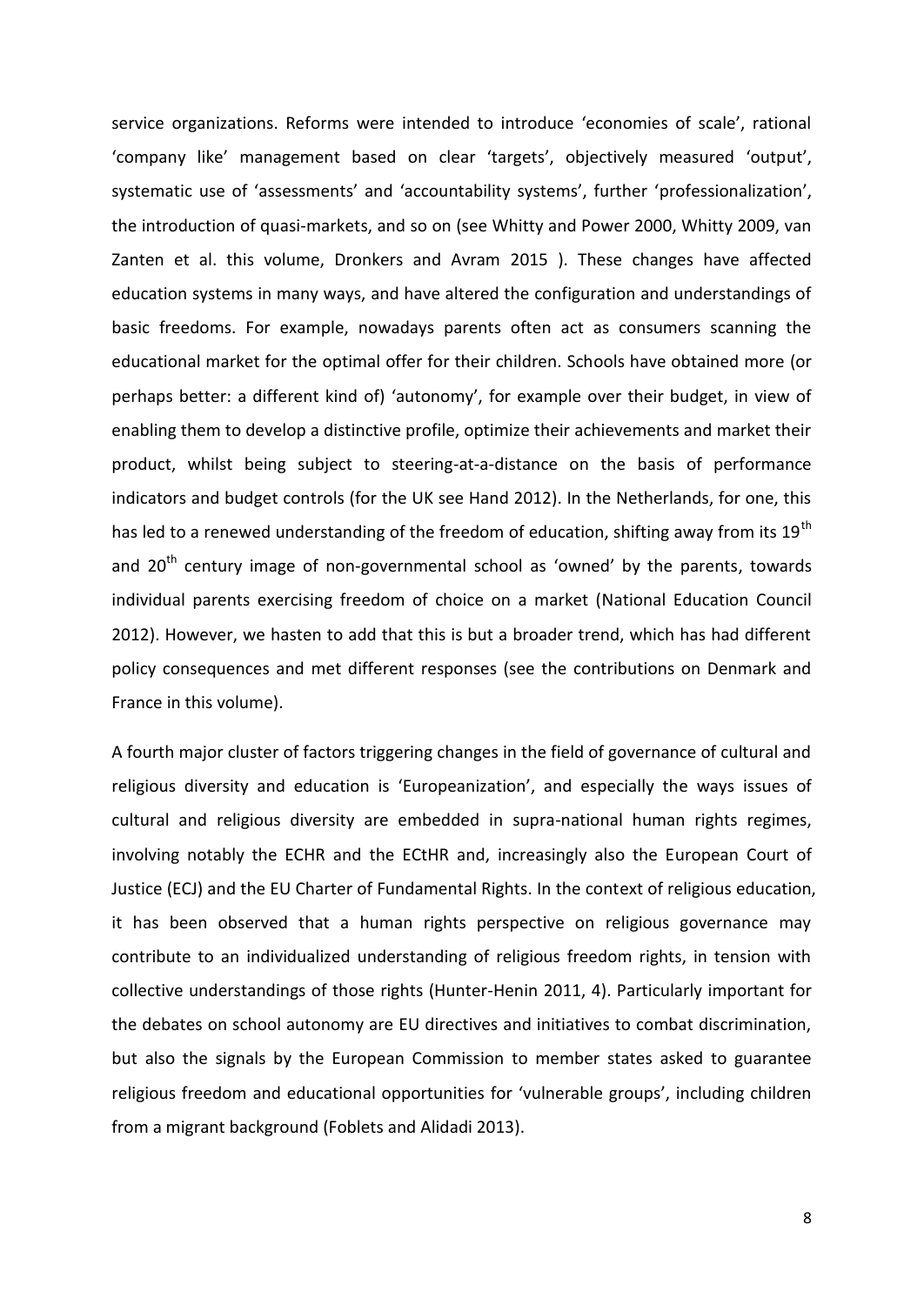In order to situate the impact and significance of these structural tends as well as of public debates and contestation around religious schools we begin by setting the stage and highlight some of the commonalities and differences, the structural problems, the ways they are framed and dealt with, in the countries that are included in this special issue.

## **Religious schools in Europe: institutional opportunities and patterns**

As we mentioned, supranational and constitutional obligations demand that liberaldemocratic states guarantee freedom of education for religious schools. Even states that have been characterized by a near monopoly for governmental schools, such as Sweden, Norway, Bulgaria, Italy, and most Swiss cantons, have increasingly acknowledged the right to freedom of education, which is mostly interpreted as the right of parents to choose a particular type of school for their children and the right to create and operate faith-based schools. We do not intend to give a full-scale historical or synchronic map of all educational systems but only sketch the most important existing options in order to locate the countries and case studies in a comparative perspective. In order to do this systematically we focus on (1) legal status and 'market share', (2) opportunities for public financing, and (3) the types and degrees of public scrutiny, control and associational freedoms of religious schools.

## **Legal status and 'market share'**

The legal status of non-governmental religious schools differs. Historically and constitutionally this status has often been shaped via the incorporation of church-sponsored schools in modern, mass education systems, and has been strongly stamped by countryspecific church-state ideologies and institutions.  $\sqrt{v}$  In Denmark religious schools are institutionally recognized as 'private' schools or 'free primary schools', a category of schools that is controlled and funded by the government and which includes, besides religious schools, also academic-oriented grammar schools, progressive 'Free Schools' and boarding schools (Wiborg 2012, Olsen this volume). In the context of a church state regime shaped by the Reformation and the creation of an established Lutheran Protestant church (in 1536), the Danish education system was initially heavily biased in favour of a public school dominated by the established church (called the Danish People's Church since 1849). The so-called 'free school tradition', led by reformers such as Grundtvig and Kold, emerged in the  $19<sup>th</sup>$  century as a protest against this state dominance and criticized the role religion played in the curriculum. With the legal recognition in 1855 of the right of parents to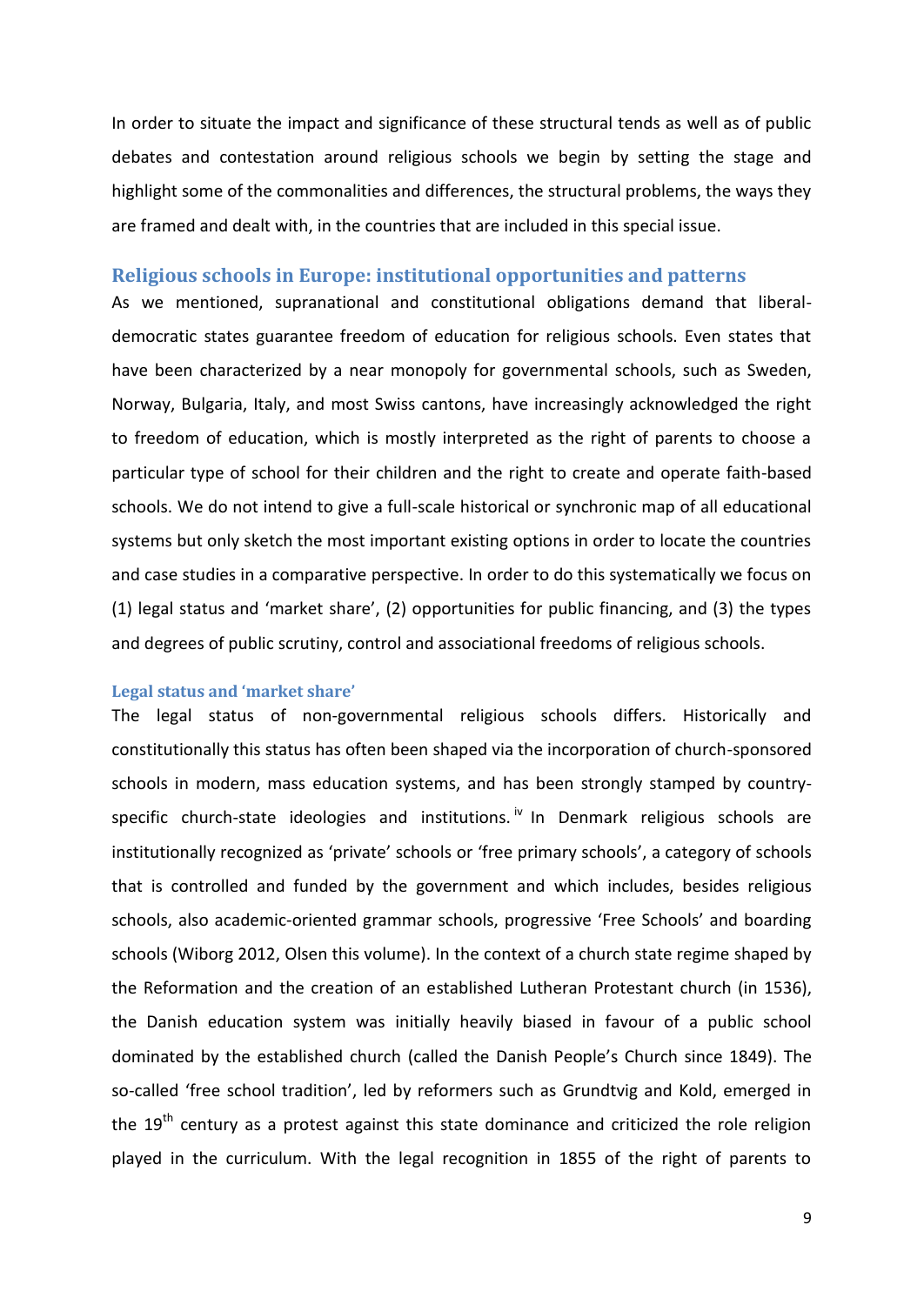assume responsibility for the education of their own children and create 'free schools', the institutional opportunities to create non-governmental schools became extremely good, which benefitted both those wanting to found non-religious schools and those intending to found minority *religious* schools (for example Catholic schools) (Rangvid 2008). In Germany a variety of statuses exists for Christian religious schools, which can be 'governmental schools' (interdenominational Christian (called *christliche Gemeinschaftsschulen* in some Länder) or confessional (*Bekenntnisschulen*) (usually Catholic, sometimes Evangelical)), or non-governmental schools accepted in the public system, meaning their confessional identity is limited to their periods of religious instruction and clerical influence is limited. Besides there are non-governmental religious schools, which are independent but sponsored by the state (Glenn 2012a). In light of German state-church traditions, which are based on the recognition of the autonomy of churches combined with openness for statechurch partnerships that tend to be formalised and corporatist, it is not a surprise that on the whole these institutional opportunities are most favourable for *Christian* religious nongovernmental schools (Monsma and Soper 2009, 169ff.). In strictly secular France religious schools are 'private' schools, but they can enter into a 'contract with the state', which creates substantial opportunities for public funding, and obliges schools to comply with the national curriculum. In Ireland *all* primary and the vast majority of secondary schools are non-governmental, and the vast majority of primary schools, that are called 'national schools', is religious (mostly Catholic) (O'Mahony 2012). The fact that primary schools have a 'patron' (often a local Bishop) and the fact that there is great institutional bias in favour of Catholicism fits in the wider pattern of the Irish state-church regime, illustrated by the fact that Catholicism was until 1972 officially recognized as 'the religion of the majority'. In the Netherlands religious schools have the legal status of 'special' (*bijzondere*) schools, which is guaranteed by article 23 of the Dutch Constitution. In line with the prevailing church state regime, in which a neutral state seeks to accommodate religious and secular worldviews on an even-handed basis, religious school have statutory equality with governmental schools (Maussen 2014). In Scotland the Presbyterian Church of Scotland functions as the national church without being an established church. Initially schooling was primarily a matter for parishes. When an important wave of Irish immigrants settled in Scotland in the 19<sup>th</sup> century there was a relative openness to dissenting Protestants and Catholic schools, but state grants only accounted for 10% of the required sources. The 1918 School Act incorporated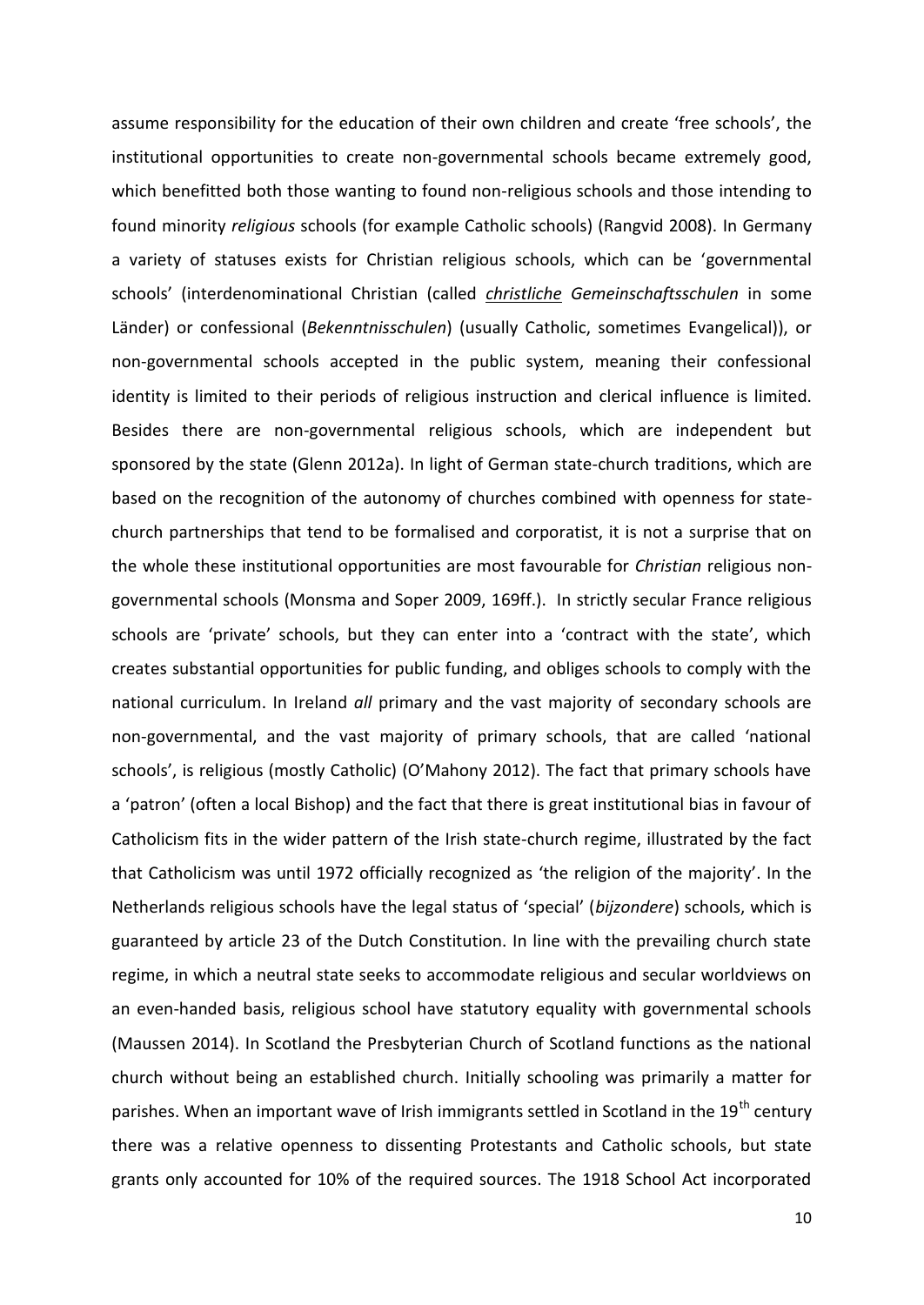Catholic schools into the state system, while providing safeguards for the associational autonomy of these schools. A dual system emerged because Church of Scotland schools were incorporated into the 'secular' or 'non-denominational' state sector, whereas Roman Catholic schools remained recognisably confessional. Nowadays, non-governmental, independent or 'voluntary' schools, most of which are Catholic, are almost everywhere recognized by local educational authorities into the public system of 'state schools' (Flint 2007, 257-58, Glenn 2012b, McKinney and Conroy this volume).

With regard to the 'market share'<sup>v</sup> of religious schools, the countries that are included in this special issue are spread along the continuum from very high to very low percentages. In Ireland the market-share of religious schools is extremely high, and in the Netherlands the proportion is very high. Denmark and Scotland rank in between, and at the lowest end we find France and Germany. The relative market share of religious schools, as well as the diversity in types and denominations, depend both on social and historical factors (including the religious composition of the population, and the demand for this type of schools) and on institutional opportunities. It is to these institutional opportunities that we now turn.

#### **Public financing**

Empirically, the overwhelming majority of states with liberal-democratic constitutions publicly finance non-governmental religious schools.<sup>vi</sup> But the modalities of financings are perplexingly complex and diverse, depending on *who* is financing *how*, *when*, and *what*. vii As with governmental schools, in most states the public funding of nongovernmental religious schools is divided in various degrees between federal, state, local or municipal authorities, which may or may not have an independent tax-base. Governmental authorities are financing religious schools either directly (by fixed or flexible subsidies for facilities, number of enrolled students and so on) and/or indirectly by granting schools certain tax-exemptions or by paying vouchers and/or grants for students or tax-credits to parents. Financing can be constitutionally and legally obligatory and enforceable by court action or at the discretion of administrations. It can be lump-sum or expense related, it can be contractual (like in France, Portugal, Spain, and Iceland), it can be withheld under specified conditions, it can be directly to schools or to networks or associations of providers, as for the 'systemic schools' in Australia. It is usually restricted to 'non-profit' schools. It can be ex ante and/or ex post, it can be conditional on property and capital of school owners or not, and it commonly is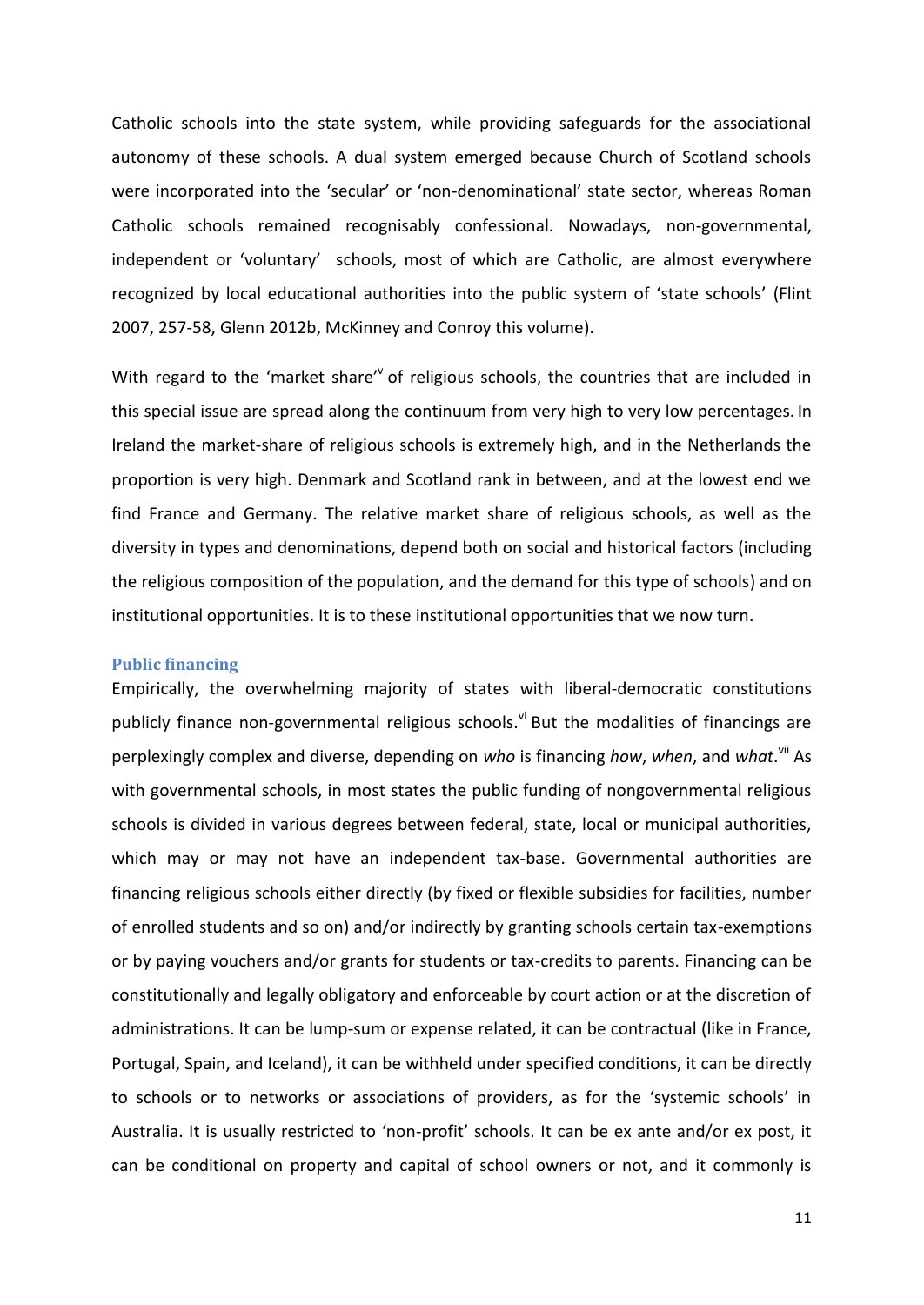conditional on school type. Finally, many different costs can be financed (by different authorities, to different degrees, under divergent conditions): capital costs for construction of school building (premises), costs for maintenance, operational costs and costs for administrative/supportive staff, for teaching staff (and additional training courses, etcetera), for inspection, for schoolbooks, school-meals, uniforms, transportation, and for many extracurricular activities.<sup>viii</sup> Most systems combine direct subsidies for schools, teachers and staff and for the number of enrolled students with indirect subsidies for students and parents (like vouchers or tax-credits). This mixed approach allows more stability and predictability to run schools without making them insensitive to considerable changes in student-enrolment, and it allows better public control of what schools actually do for instance with supplementary funding for 'poor, minority, and immigrant' students.

The upshot of the complexity and lack of transparency of public financing of religious schools within states and among states is that it is difficult to exactly calculate the comparative overall-amount of public money for nongovernmental religious schools in relation to governmental schools. Roughly the following picture of groups of countries emerges (cf. also Rogers Berner 2012): Some states (Austria, Belgium, England/Wales, Ireland, Netherlands) cover virtually all costs (full funding*),* the Scandinavian model (Denmark, Finland, Sweden) is characterized by large subsidization. Partial funding is known in many other countries as well (e.g. Australia, Germany, Hungary and countries where public funding depends on contracts as in France or Spain). Finally a few countries still do not allow that nongovernmental schools receive public money (no funding*:* Greece, Bulgaria, most Swiss cantons).

The fact that nearly all European states are willing to finance non-governmental schools seems to be in stark contrast to what happens in the United States, but also on the other side of the Atlantic things are changing. In the United States pupils of religious schools have rights to publicly funded services, such as special education assistance, transportation or textbooks, depending on location and need. The Zelman ruling of the Constitutional Court in 2002 allowed indirect public funding via vouchers. Furthermore, since 1992, forty-two states have enacted legislation for charter schools which are, like traditional public schools, directly subsidized by a combination of primarily state and local taxes based on their student enrolments but receive, like private schools, autonomy from a variety of rules and

12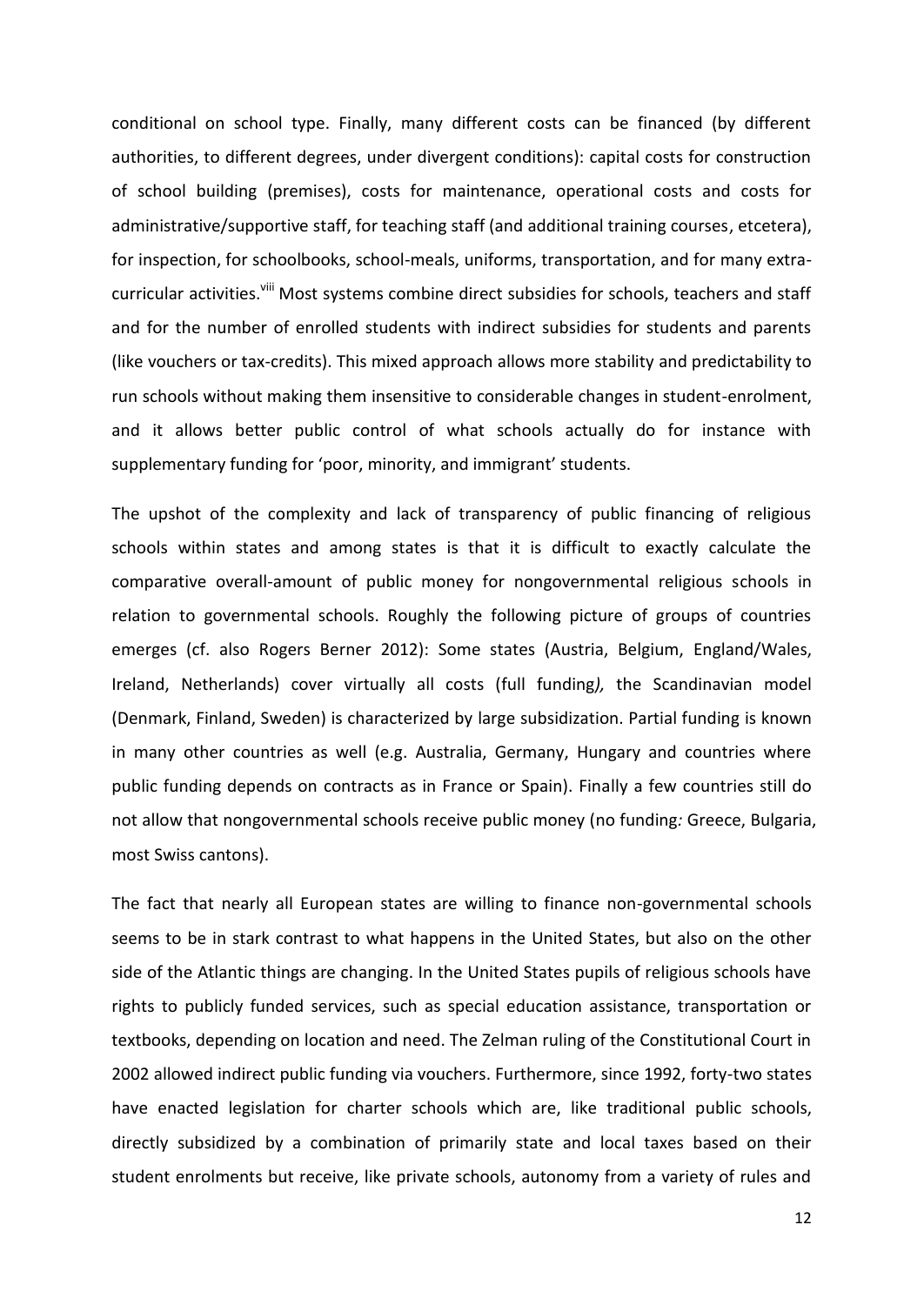regulations while being accountable to the requirements that are established in the charter (Green III et al. 2013, 303). By 2012 there were roughly 6000 charter schools educating some 2 million students. The 'hybrid' character of these non-governmental, non-profit schools has created lots of troubles for American Courts and lawyers. 'Charter school supporters, private charter school boards, and EMOs' emphasize their public nature to be eligible for funding under state constitutional law, while emphasizing their private characteristics to evade federal and state statutory requirements that apply to public entities' (Idem, 336) with regard to protections of employees and students. Their opponents argue that they are really private schools that are therefore ineligible for state public funding.<sup>ix</sup> In addition, there are ongoing discussions about the ways in which religion may play a role in school and after-school programs, and also about whether these schools can have strong partnerships with faith-based organisations (Schlikerman 2014).<sup>x</sup>

One may conclude that public financing of religious schools is an 'emerging international legal norm' (Glenn and De Groof 2002, 578). This is expressed in most detail in the *Lüster Resolution* of March 1984 of the European Parliament representing 'the high-water mark, to date, in the international recognition of an *effective* right to education freedom, supported by its appropriate share of public resources' (Ibidem). The variety in degrees and types of public funding of religious schools is also represented in the countries that are discussed in this special issue.

In Denmark rough estimates indicate that between 75-85 percent of the costs of nongovernmental schools are funded, depending amongst other things on the fee payments by parents and whether schools are entitled to special subsidies for some pupils (Rogers Berner 2012, 119).<sup>xi</sup> In Germany the procedures under which and the amounts of public funding for non-governmental schools vary greatly between the *Länder*, going from about 55 percent to 85 percent. However, in some *Länder* religious schools are part of the 'public system' (meaning equal funding), and mostly non-governmental *religious* schools receive more public resources than non-governmental pedagogically-distinctive schools, allowing the former to keep their tuition fees lower (Glenn 2012a, 218). In France both national and local governments subsidize non-governmental religious schools, although what is being subsidized (salaries, operational costs, cost of building or renovating facilities) varies according to the type of contract a school has with the state (see Pons et al. 2015) and also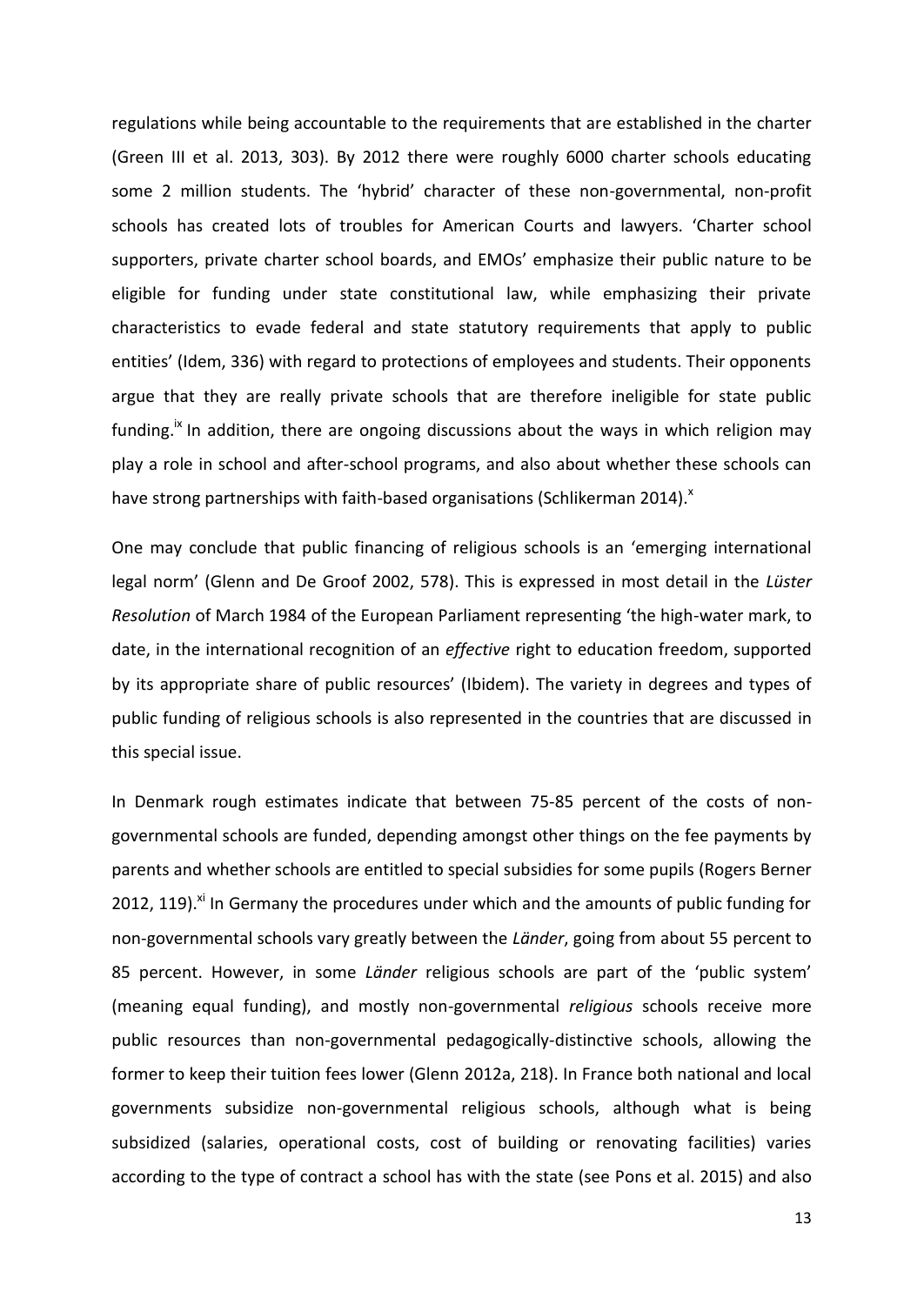depending on the local political climate. Yet, parity in funding of public and nongovernmental schools is the norm, as was illustrated by the so-called *loi Carle* of 2009 that 'imposed on communes of residence the requirement to share in the operating costs of private elementary schools on the same terms as apply to public schools' (Legrand and Glenn 2012, 186). In the Netherlands non-governmental religious schools are funded according to identical and equivalent criteria as governmental schools.<sup>xii</sup> Ireland has a complex system of state funding. In primary education, for example, the Department of Education pays salaries directly to teachers (but schools are their legal employers) and gives grants directly to schools to meet their day-to-day running costs. In the past, costs of buildings were provided by churches who remain owners of the schools, but the state has paid for building of schools since 1999. State payment normally does not cover all running costs; most students make what is called a 'voluntary contribution' to running costs. The state does not pay for uniforms, books, materials, school meals, and so on, except in the case of some grants, based on need. School transport costs for those living outside a radius of a school are also paid by the state. In Scotland the 1918 Education Act created the opportunity for non-governmental Catholic schools to be incorporated into the system of state schools, which effectively happened from 1928 onwards. This means that these religious schools are state-funded.

#### **School autonomy, public scrutiny and freedoms: Types and degrees**

The extent to which non-governmental religious schools have effective opportunities to 'do as they please', or in other words, the scope and limits of their associational freedoms, should be understood against the background of the way countries seek to strike a balance among freedoms of parents 'to make fundamental decisions about the education of their children', the autonomy of people running individual schools (boards, teachers, daily management), and responsibilities of governments to oversee education in light of the interests of society and children (Glenn and de Groof 2012, 1). The ways these balances are struck and the ways inevitable trade-offs are being made, vary between educational systems. In the case of religious schools educational systems have to deal with the following main tensions:

(1) The right to freedom of education interpreted as parental choice can conflict with the (proto-) freedoms of pupils, increasingly gaining in 'autonomy'.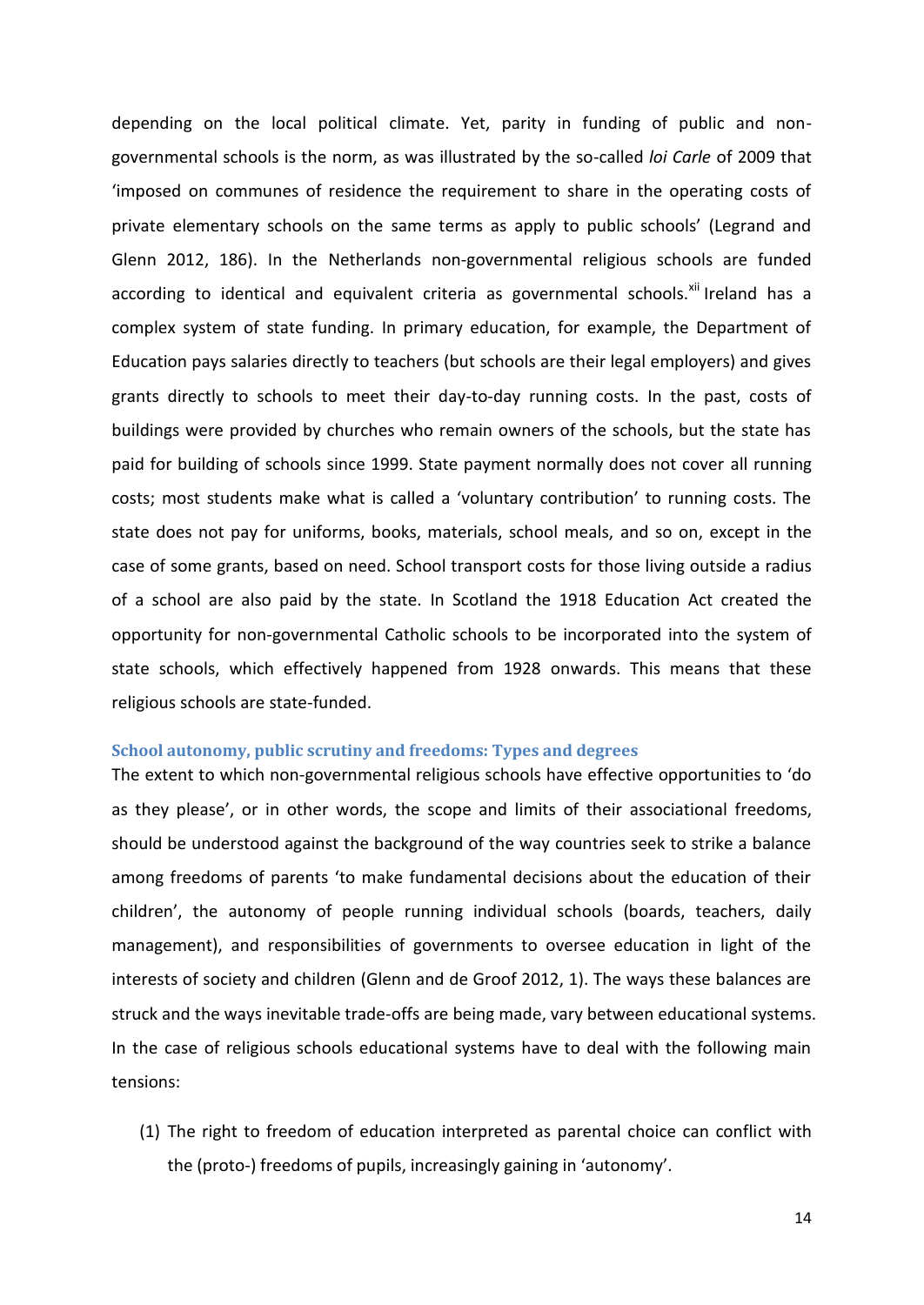- (2) Organisational, educational and pedagogical freedoms of religious schools may conflict with principles and rights of non-discrimination.
- (3) Associational freedoms of religious schools to select students can be in tension with rights of equal educational opportunities for all.
- (4) Educational/pedagogical freedoms of religious schools may conflict with demanding requirements of teaching and learning democratic citizenship and democratic virtues.
- (5) Far going decentralization or autonomy of schools and teachers (in general, for religious schools in particular) combined with the monitoring and guaranteeing of educational performance, is a challenge for educational systems in general.<sup>xiii</sup>

Religious schools that are publicly financed are legitimately subject to more extensive forms of control and accountability.<sup>xiv</sup> The main impact of the 'public trust theory', in our view, lies in rules requiring schools to be non-profit organizations (actually imposed in all countries) and in legitimate control of financial affairs: private schools may waste their own money if they so wish, but publicly financed school are accountable and should respect standards of efficiency and effectiveness. However, the differences between private and publicly financed schools are less evident with regard to the selection of teachers and students. Private religious schools, which are not publicly funded, still are subject to basic nondiscrimination legislation in employment and student selection, for example they cannot discriminate on the basis of race and ethnicity. All religious schools, publicly financed or not, may argue for mission-based and circumscribed exemptions. The differences between public and private schools are even weaker regarding matters of content and pedagogy: if schools want their exams to be recognized, they have to teach the minimal cognitive content of the curriculum. In the end, the moral intuition that public funding of schools also makes a huge difference in terms of content-control, seems correct only *prima facie*.

To grasp the ways educational systems at certain moments in time find institutional ways of balancing these various concerns and tensions in exercising public scrutiny, and to remain sensitive to the ways things work out in reality (not only formally or legally), one should in a stepwise approach disaggregate the shaping of associational freedoms of religious schools.

At a first level the associational freedoms of non-governmental religious schools are shaped by the (earlier mentioned) legal status and the ways international and national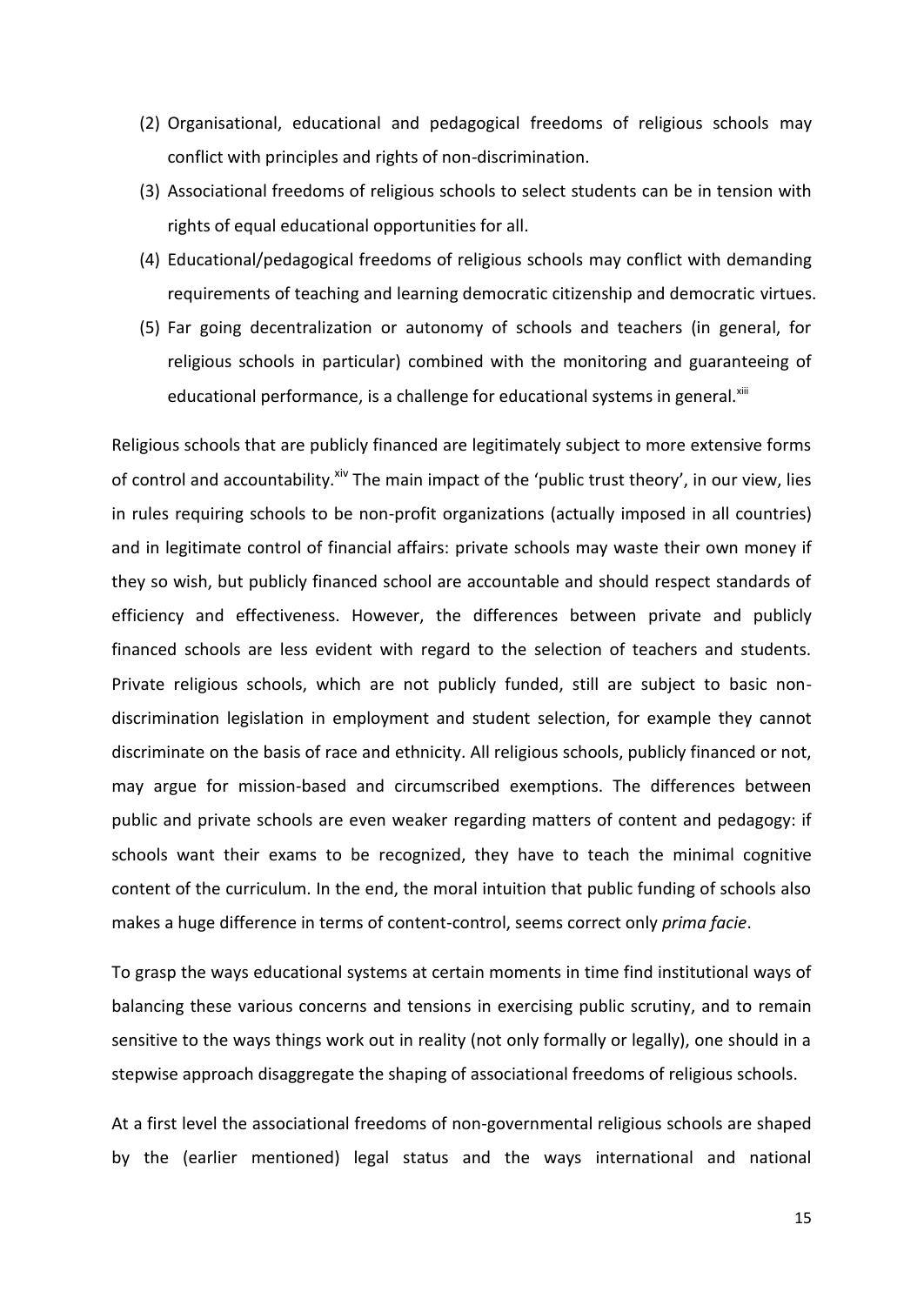constitutional arrangements protect educational and associational freedoms. At this level one should be sensitive to distinctive traditions of governance of pluralism in the respective country, and specifically to the ways these have developed in the field of church-state interactions and in the educational field. Different religious groups struggled with the state about the provision of mass education, and the predominant outcomes vary between countries. For example in the Netherlands Calvinist groups demanded quite successfully the right to be 'sovereign in their own set' (the phrase used by the  $19<sup>th</sup>$  century neo-Calvinists Groen van Prinsterer and Abraham Kuyper). The Catholic ideology of 'subsidiarity' was played out in the educational domain in the Netherlands, Belgium, Scotland and Germany, but with different results. Interactions between dominant churches and the state developed differently in countries such as France, Germany and Britain, which has affected the opportunities for religious education. Besides, many of the Scandinavian countries, Germany (and the Netherlands to a lesser extent), have known important and influential movements of educational reform, ranging from the Free School movement in Denmark, to Rudolf Steiner inspired Waldorf schools, to distinctive pedagogical programs (including Montessori). These have given wider legitimacy to the idea that schools essentially belong to parents, not to the state, and strengthened the idea that a plurality of forms of education is essential to a free society.

At a second level one needs to look at the broader (contemporary) system of governance employed in the educational domain. Systems of educational governance range from specified and strongly centralized, nearly full regulation and control with little or no autonomy in nearly all regards (in France, in Italy before 2000), to minimal regulation and control.<sup>xv</sup> Fairly high degrees of associational autonomy in specific regards, for example the freedom to recruit teachers or to select and admit pupils, can go hand in hand with nearly no autonomy in other regards, for example the freedom to shape the curriculum and select teaching material. The latter is the case, for example, in the Netherlands. In view of protecting educational freedom the challenge is finding the least invasive or obtrusive but still effective ways and means of public regulation and control*.* Regulation and control of accreditation ranges from the pole of detailed specification in advance to more lenient rules and practices and shorter periods between recognition and public financing. In some countries accredited schools are controlled regularly (e.g. in England/Wales once in 6 years)

16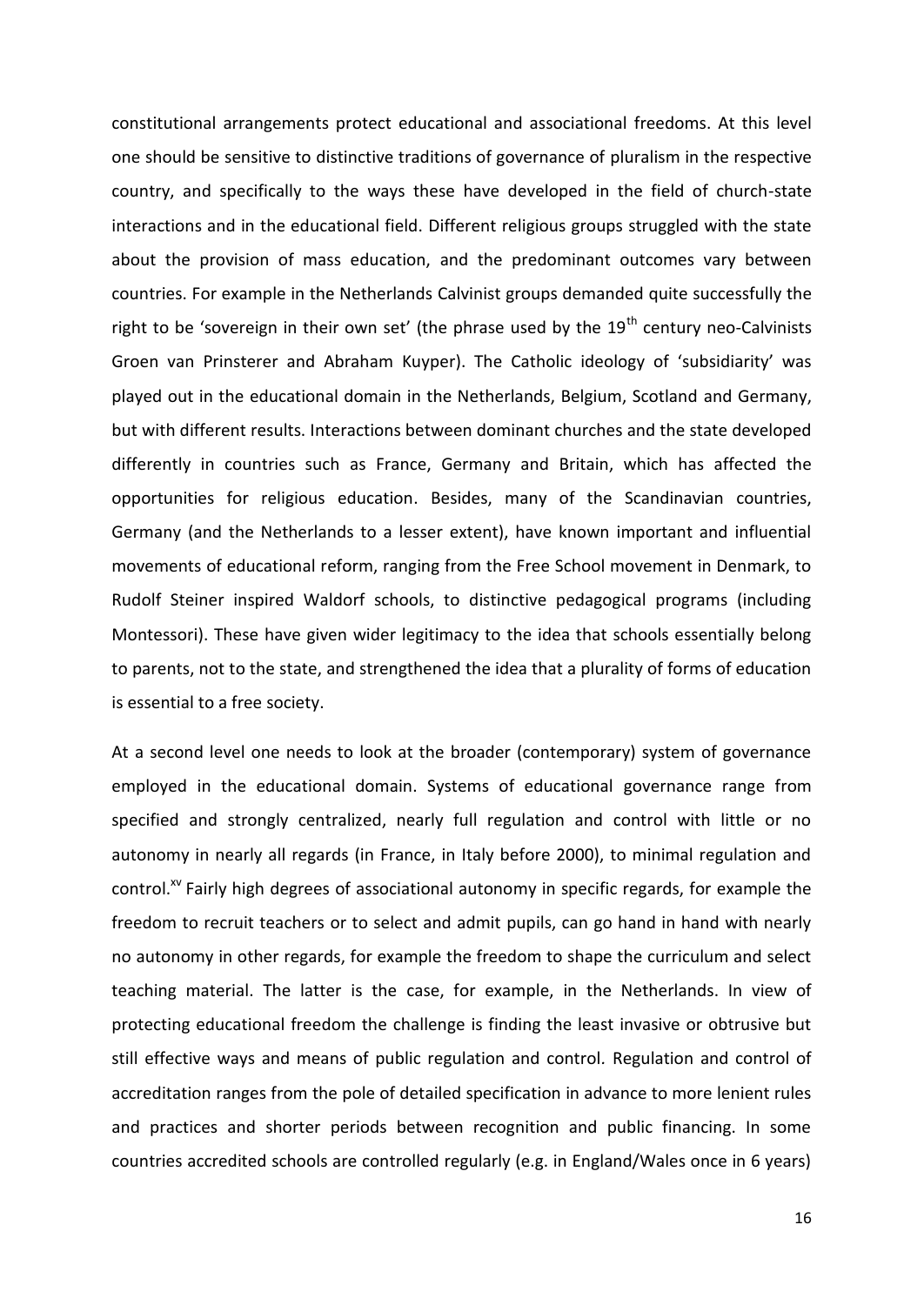in others only after a 'notice of complaint' or when withdrawal of financing or accreditation is more or less imminent. In addition to general curriculum-guides or frameworks, accepted in most countries, some require curriculum plans specifying in detail not only subjects but also courses, minimum number of lessons or hours, schedules or even prescribe textbooks and teacher guides. $^{xvi}$  The more detailed these regulations and controls are, the less autonomy for teachers and schools generally, for religious schools in particular. In addition, the requirement to document all kinds of aspects of educational activities and to give account for a great number of internal decisions results in extra man-hours and costs, which is especially problematic for smaller schools. Opposition against this tendency is mounting even inside governmental schools. Alternatives are 'outcome driven approaches' or output regulation and control favoured by 'pro-choice' authors as 'smart regulation'. They require final attainment targets following from general curriculum guides or frameworks but leave schools and teachers – also in governmental but particularly in nongovernmental schools – 'free to express its distinctive character and its method of teaching and to a considerable extent in the content of teaching, as well as in other aspects of school life' (De Groof 2004, 172). In order to make outcomes comparable and to test whether cognitive and noncognitive achievements live up to minimum standards, they also require common, state or nation-wide examinations<sup>xvii</sup> at least at the end of primary, secondary and high-school education. The kinds of exams differ widely (oral, written, from Multiple Choice to open essays, course-work) regarding different subjects. <sup>xviii</sup> The 'pedagogical climate', 'atmosphere', 'ethos' or culture' of schools, related to the character of interactions in classes and in schools, as well as the actual learning of civic and democratic virtues, could be controlled, if at all, by external inspections in classes or schools (Eisgruber 2002, 70, 82)*.*  Some countries, for example France, go very far in this regard (at least in theory), others are much more reluctant.<sup>xix</sup> Inspection, particularly unannounced state-inspection, is clearly the most effective method if one really wants to know what is actually going on in classrooms and schools, but it is also the most invasive one.<sup>xx</sup>

At a third level one should look at specific trends and incidents that may matter a great deal for the significance and scope of associational freedoms of religious schools in a given society. One example is the way the founding of schools by religious newcomers (Muslim, Hindu, Sikh schools) has triggered discussions on religious schools. Especially 'radicalization'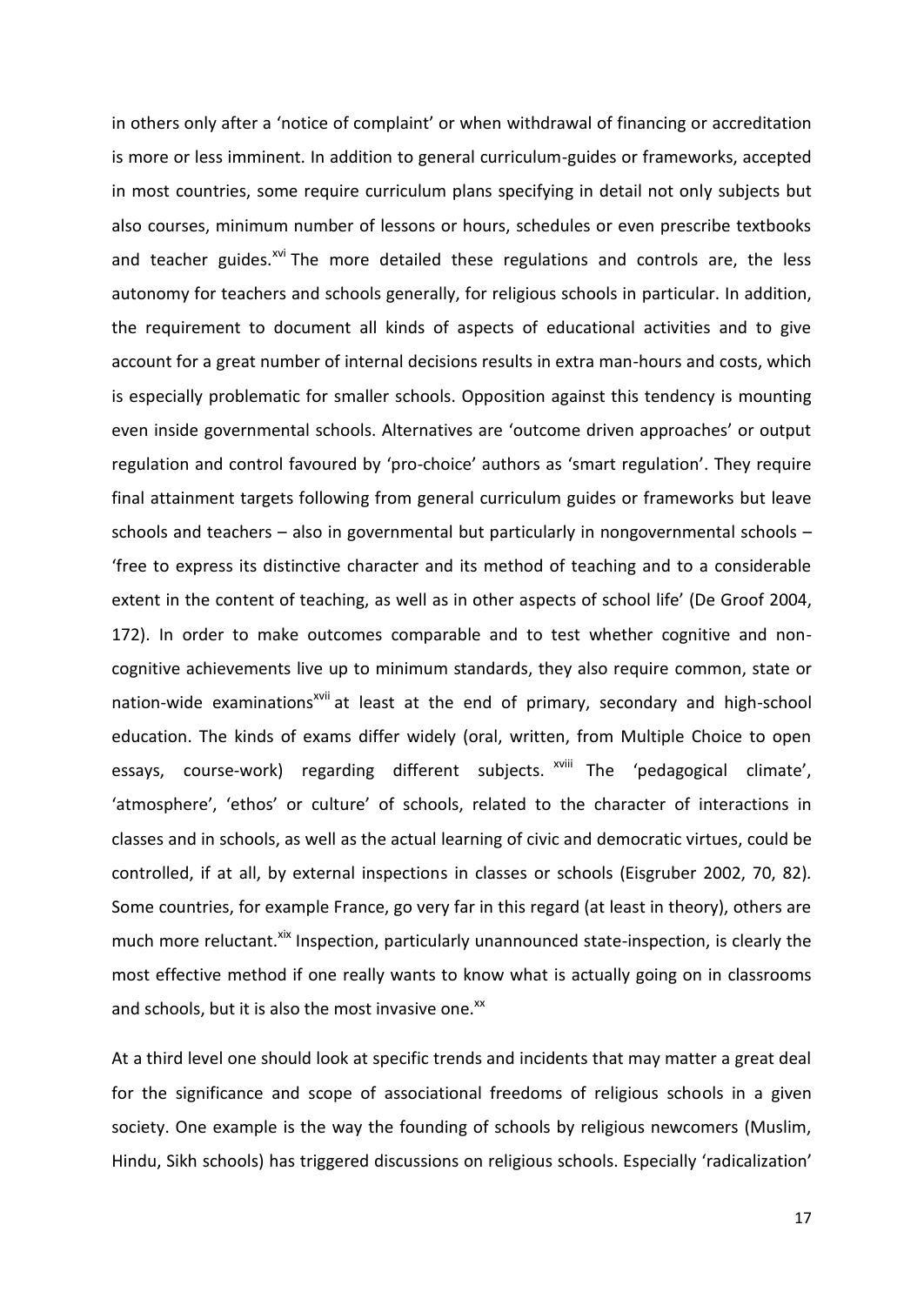among Islamic youth has become a key concern leading to increased scrutiny of Islamic schools. Also the general political climate may have great impact, although it need not always result in drastic changes in the legal-constitutional framework. Fluctuations in public opinion and perceptions may thus have an effect on opportunities for all religious schools, or for a specific subcategory (such as orthodox schools or Islamic schools).

At the fourth level one should take notice of the ways balances are struck at the level of individual schools (and specific sectors or types of schools). As we have mentioned, 'the school' is in itself a complex actor, making decisions and policies in a field with other actors (such as parents and inspectors) and with many incentives to be sensitive to the ways the school is being perceived by the wider society. For example, increasing societal concerns about anti-Gay intolerance in the circles of conservative Christian and Muslim communities have resulted in several initiatives of religious schools to find ways of speaking about these topics. Given that schools are dealing with children and young adults on a daily basis, there are sometimes remarkable difference between the ideological and 'scandalized' tone of public-political debates, and the ways schools pragmatically search for ways of handling sensitive topics and issues.

In the contributions to this special issues several of these levels will be discussed, but here we limit ourselves to giving a rough impression of the ways a balance is struck between associational freedoms and other principles and concerns in the respective countries.

Denmark has a system with the highest overall amount of associational freedoms for religious schools. The constitutional right to freedom of education (Art. 76) implies ideological and pedagogical freedom, economic independence, freedom in staff recruitment, and freedom of selection of pupils in relation to religious and philosophical beliefs (Olsen this volume). In addition, the Danish educational system is fairly radically decentralized and puts a strong emphasis on 'the rights of parents (not the state) to have their children educated according to their preferred ideological outlook'. However, the emphasis on the rights of parents in education and the tradition of 'Free Schools' have over the past 15 years been challenged by policies imposing more conditions for the reception of state funds on non-governmental primary schools and more close monitoring of these schools by the state. Besides concerns about academic standards and mandatory civic education, in the case of

18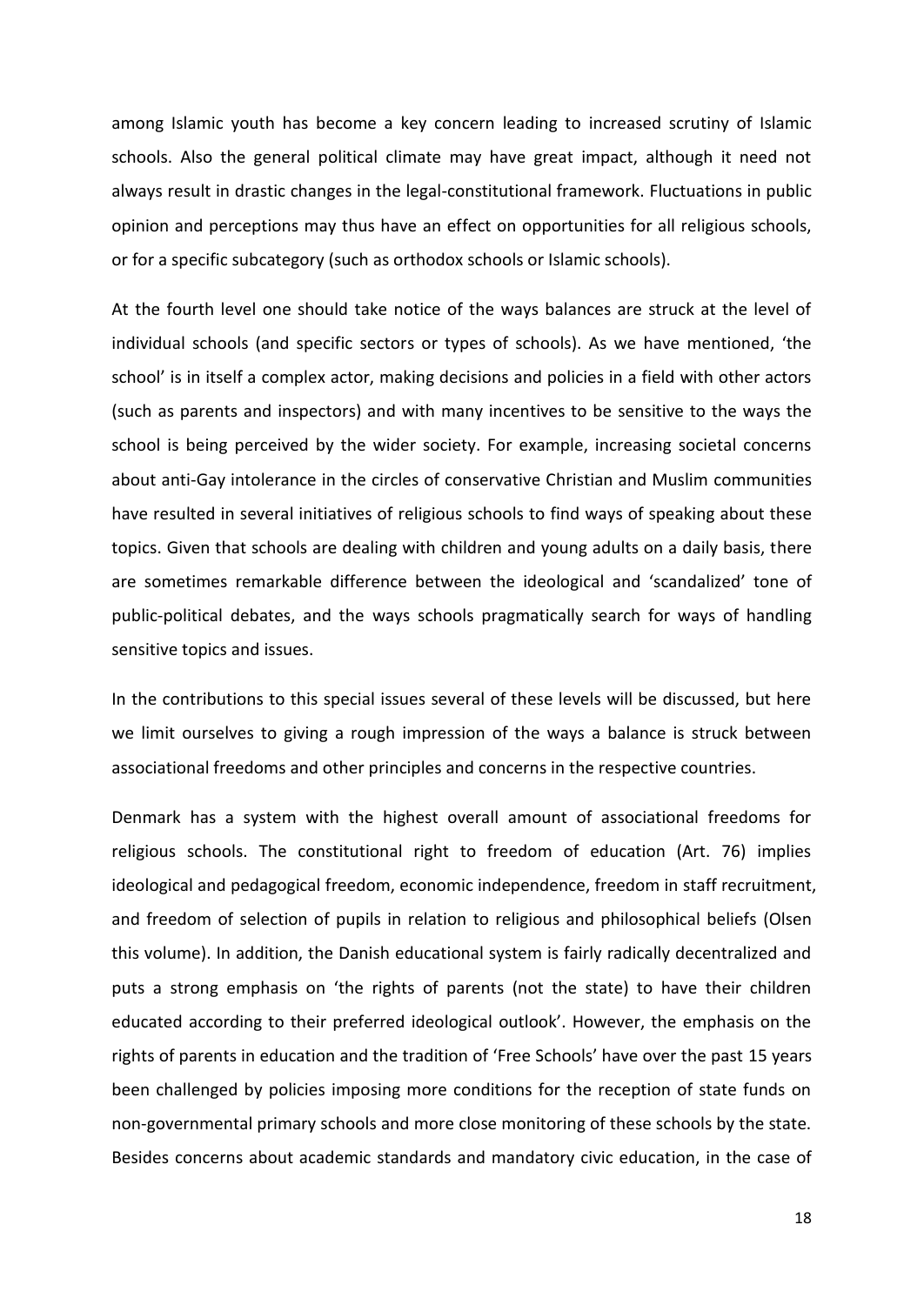Islamic schools state monitoring is also connected with government anti-radicalization programs. For Germany the effective associational freedoms of governmental and nongovernmental religious schools vary greatly between the *Länder*, because the latter have full responsibility for education and can therefore opt for diverging arrangements. Nongovernmental religious schools have in most states substantial freedoms when deciding on the use of resources, but limited opportunities to choose teaching methods and decide on curriculum. They may also select teachers, but those whom they employ should be certified, and in selecting pupils they should not privilege children from wealthier families (Glenn 2012a). The French school systems is predominantly government led and centralized, and, in comparative terms, parents, local authorities and teachers have little opportunities to decide on nearly anything with respect to the ways schools operate (Legrand and Glenn 2012). For non-governmental schools that have a contract with the state the degree of autonomy depends on the type of contract. Schools with a 'simple' contract can employ teachers on the basis of a private contract, they should comply with 80% of the national curriculum, and there is no obligation on behalf of municipalities to provide financial support. Schools with an 'association contract' have less autonomy; they should follow all rules and teach the entire curriculum, their teachers are either civil servants or under contract with the state, and they receive identical funds as governmental schools (Van Zanten et al. this volume). In Ireland the Department of Education sets a broad regulatory framework within which schools in receipt of State funding are required to operate. The regulatory framework includes the curriculum, the governance structures for individual schools and the timeframe within which they are required to operate. While the country has a centrally devised curriculum, schools have considerable autonomy in deciding on the teaching methods and assessment methods to be used. However, national externally set and marked examinations, run by the State Examinations Commission, apply to all students at the end of lower second level education and on completion of upper second level education. The particular character of the school makes a vital contribution to shaping the curriculum in classrooms. Adaptation of the curriculum to suit the individual school is achieved through the preparation and continuous updating of a school plan. The selection of text books and classroom resources to support the implementation of the curriculum is made by schools, rather than by the Department of Education and Science or the National Council for Curriculum and Assessment.<sup>xxi</sup> Schools in general appoint their own teachers,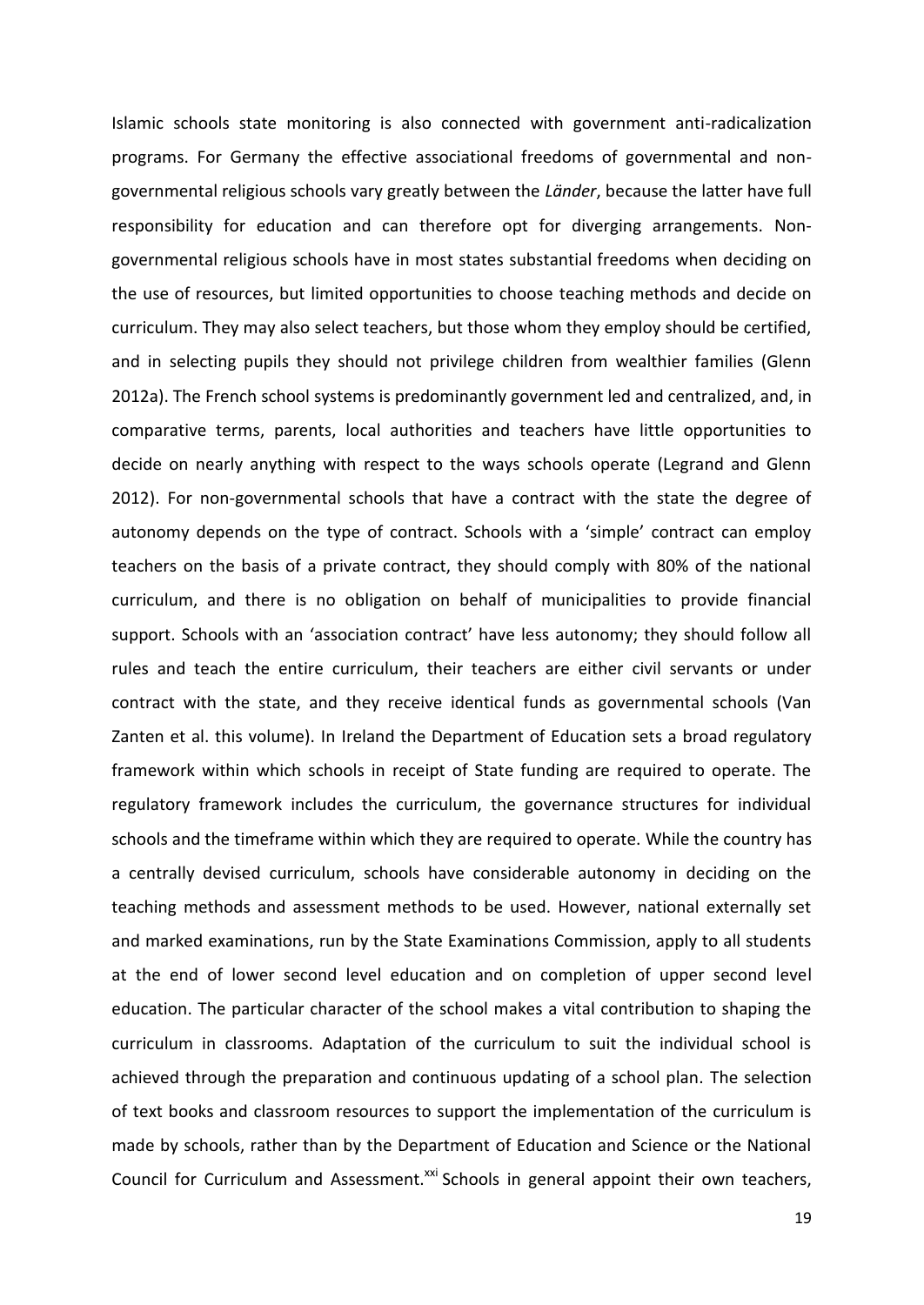and have a somewhat controversial exemption from the conditions of equality legislation and discrimination on grounds of religion. They can also select among pupils on grounds of religion, but not on other grounds.<sup>xxii</sup> The Netherlands also has a strong constitutional guarantee of educational freedom. Non-governmental, denominational schools (*bijzondere scholen*) are subject to the same general education regulations and quality standards as governmental schools, and they should employ certified teachers, but they have some opportunities to select teachers and pupils on the basis of their religious and philosophical views, to have some say on curriculum in relation to the religious identity of the school, and to impose rules with regard to dress and behaviour in the school context. However, the Dutch educational system is also fairly centralised and all schools have to respect qualitative standards set by the Ministry of Education, including for example the subjects to be studied, the attainment targets of examination syllabuses, the content of national examinations, the number of teaching periods per year, etcetera (Versteegt and Maussen 2011, 13). In the Netherlands the issue of autonomy of religious schools is now widely debated, especially with regard to conservative Christian schools and Islamic schools. In Scotland nongovernmental, Catholic schools negotiated a firm position for their associational autonomy around the 1918 Education Act. They retain influence over staffing, curriculum, ethos and inspection (Flint 2007, 258).

# **Religious schools: key issues, basic tensions and public debates. Outline of the special issue**

In the above we have discussed the ways in which educational systems provide opportunities and obstacles for the creation and operating of religious schools. The empirical contributions in this special issue explore different tensions that have arisen in various countries, and which have given rise to public debates, policy changes and sometimes legal and constitutional amendments.

Obviously, the way these tensions are framed and the way in which problems are perceived, does not only depend on such structural tensions but also on developments of the countryspecific institutional arrangements, political opportunity structures, and the ways in which political contestation and public debates around minority and majority rights develop. Although the articles have a different focus, depending on the salience of particular issues in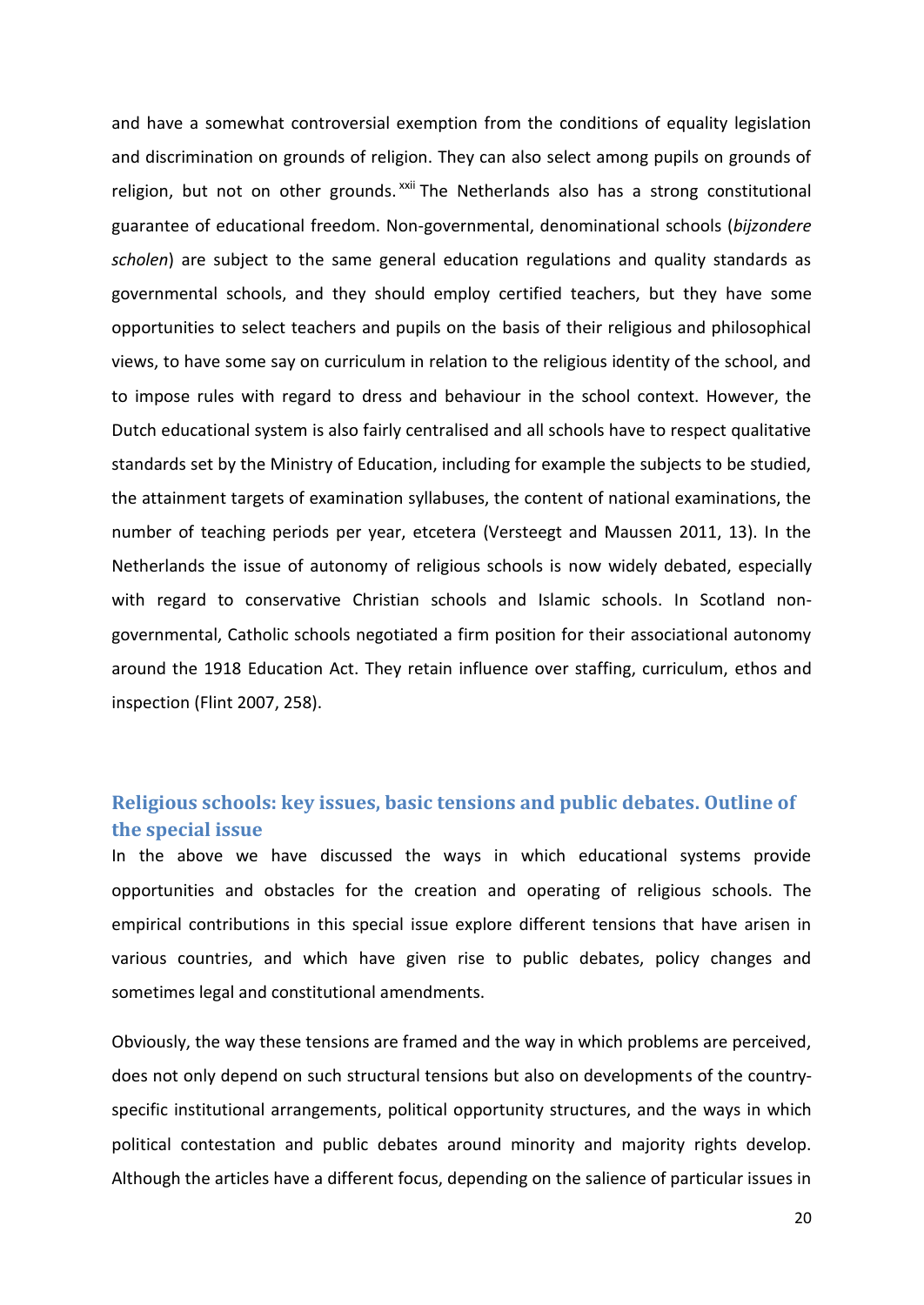specific countries, it is possible to detect common themes in them. When questions are being raised about (some specific) religious schools we mostly encounter three main issues. First, debates about the performance of this type of education compared to other (governmental or non-governmental) forms of non-religious education. These debates on performance may touch on all kinds of aspects: cognitive achievements (including mastery of the language of the 'host society' in the case of children with an immigrant background), 'teaching of citizenship and tolerance' and 'preparing pupils for life in liberal democratic and pluralistic societies'. Second, in what ways does the existence of religious schools relate to patterns of ethnic, religious and socio-economic segregation? What are the consequences of having separate religious schools and what are normative arguments for and against 'voluntary separation'. Often religious schools are said to be illustrative of minorities' strategies of 'isolation' or 'self-segregation', if not as institutions that are illustrative of 'backwardness', 'gender discriminatory ideologies and practices', and 'religious fundamentalism'. In nearly all countries the contrast space to this danger of segregation is constructed around concepts such as 'common citizenship' and 'integration', which are seen as a crucial goal of education and often connected to the need for common, state schools (see Merry 2013 and 2015). Third, often questions are being raised with regard to the outer limits of religious and educational freedoms for religious school. One of the broader underlying questions, then, is to see whether indeed this type of school and it organizational practices should continue to 'tolerated' or whether there are grounds for more forthcoming ways of recognition.

In *The Danish free school tradition under pressure* Tore Vincents Olsen explores how the right to found non-governmental 'free schools', including religious ones, and to have them funded by the state, functioned as one of the strongest expressions of Danish 'freemindedness' or tolerance. It allowed parents to choose a school for their children according to their own ideological, religious, cultural and pedagogical convictions. However, the existence and associational freedoms of these schools are now under debate. New clauses in the law on free primary schools demands that they 'shall prepare the students to live in a society like Denmark, with freedom and democracy'. Monitoring mechanisms have been reinforced to ensure that private schools live up to academic standards and teach 'freedom and democracy' to a sufficient degree. The article analyses the debate about Danish free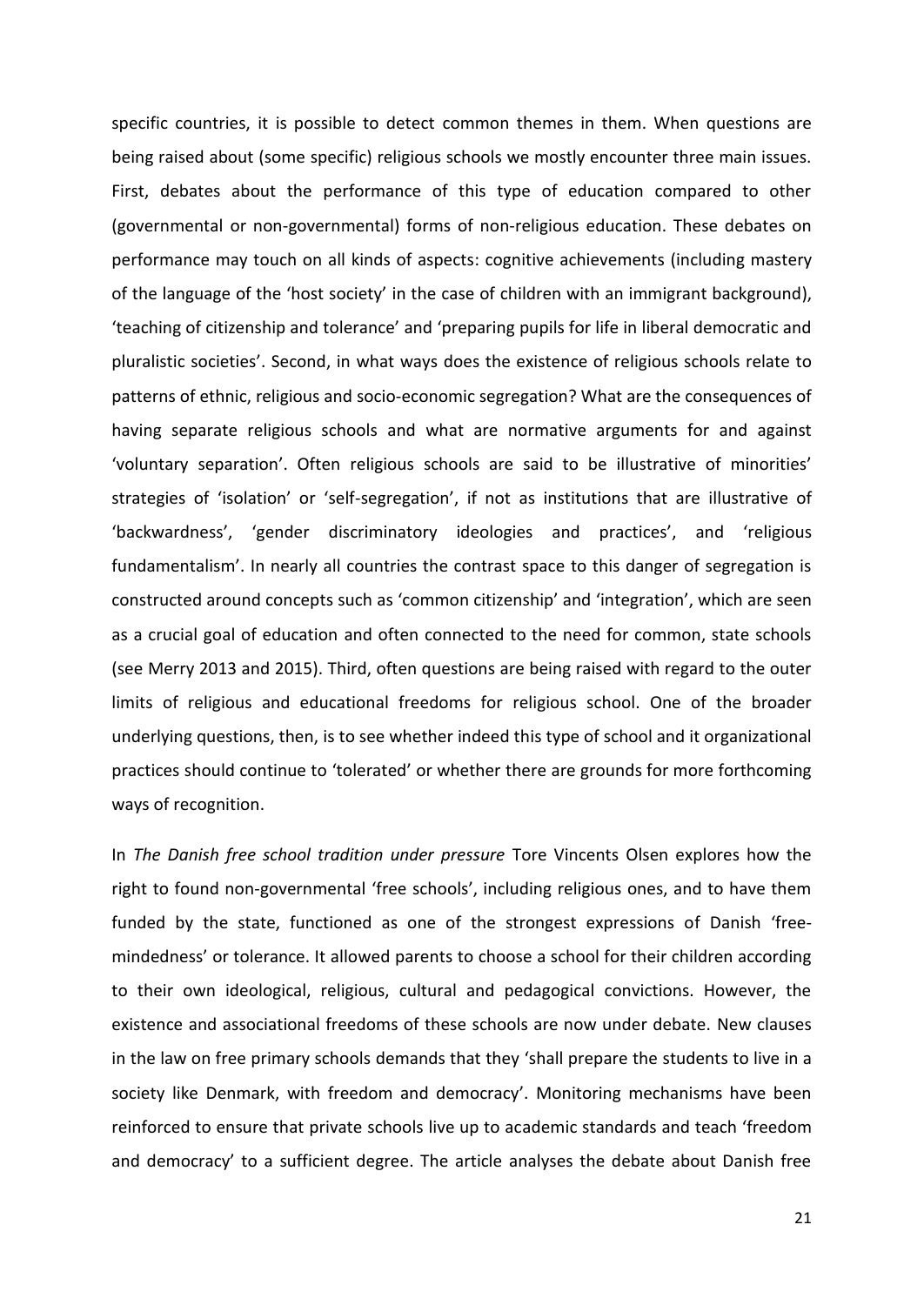schools and about Muslim schools in particular and discusses the extent to which the legislative changes have reduced the autonomy of non-governmental schools.

Annette Scheunpflug addresses the increasing demand for religious schools in Germany in an article entitled *Christian confessional schools in Germany*. Against the broader background of institutional opportunities for religious schools in the governmental and nongovernmental sector, the issue is raised why in a context of increasing 'secularization' and 'decline of belief' the demand for faith-based schooling is on the rise. As the article demonstrates the demand of parents for non-governmental religious schools is not primarily driven by religious considerations, but is motivated by concerns about educational profiles of these schools, the wish for social distinction, better performance, and avoiding problems of the state schools.

In *The national management of public and Catholic schools in France: Moving from a loosely coupled towards an integrated system?* Xavier Pons, Agnès van Zanten, and Sylvie Da Costa analyse changes in the management of private Catholic schools under State contract since the 1980s. Building on ongoing research about comparing policies of accountability in France and in Quebec the authors show that the introduction of new public management (NPM) approaches and instruments in the field of education did not have a significant influence either on the public management of State-controlled non-governmental schools nor on the coupling between the public and the private sector. The management of Catholic schools is still mainly based on a consensual regulation through inputs which and leads to a loosely coupled system of management of private and public schools.

Nathalie Rougier and Iseult Honohan examine the evolution of the state-supported denominational education system in Ireland in the context of increasing social diversity in an article called *Religion and education in Ireland: growing diversity - or losing faith in the system?* The article explores the capacity for incremental change in a system of institutional pluralism hitherto dominated by a single religion. In particular, challenges to the historical arrangements that emerged in two recent contentious issues are analyzed: cuts in special funding for Protestant secondary schools, and proposed diversification of the patronage of primary schools, revealing pressures on the dominant role of the Catholic Church and on the privileged place of religion in education. They find a shift towards a more varied pluralism,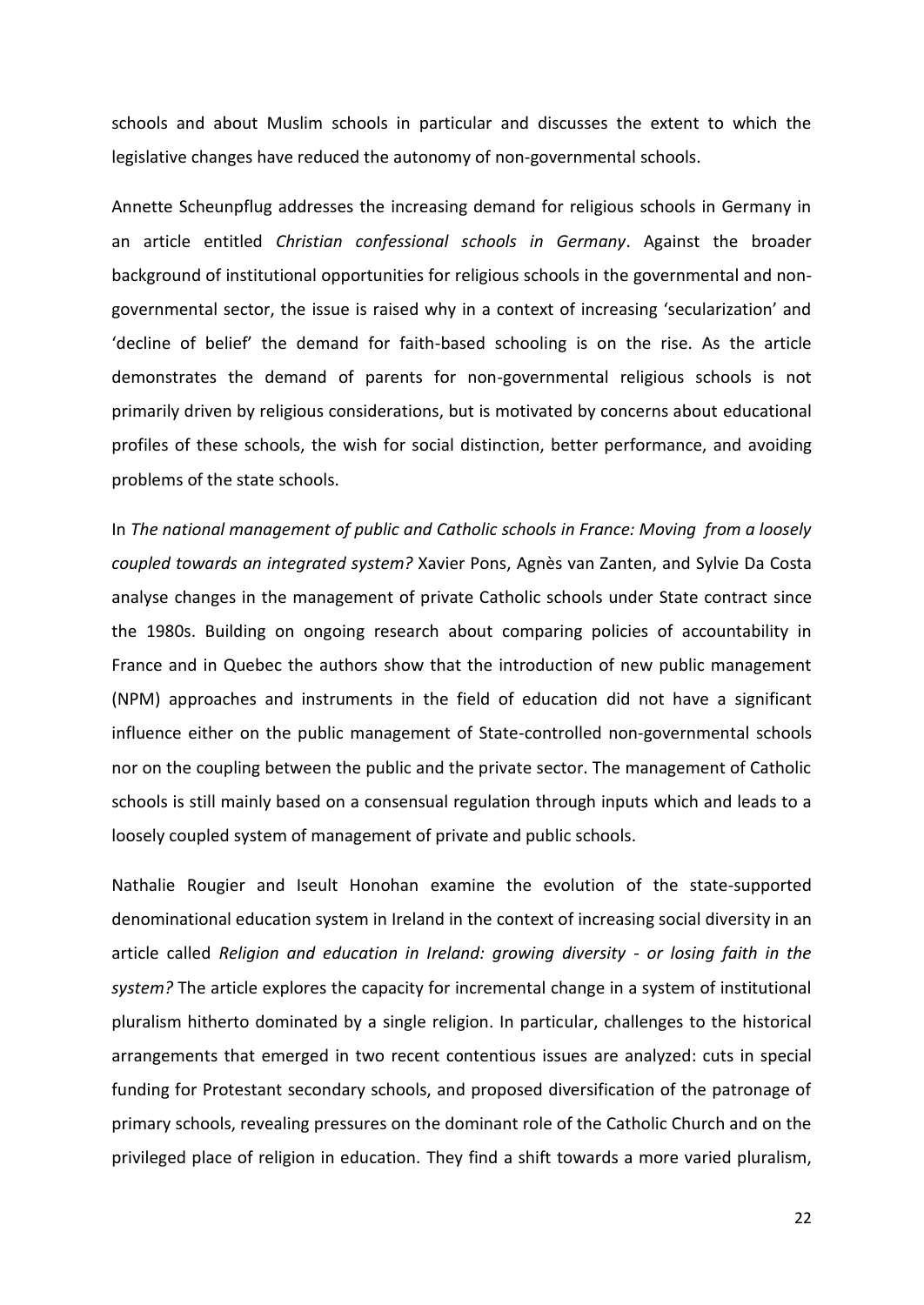or greater 'diversity of schools', in which multi- or non-denominational schools now feature more prominently, rather than towards either a secular system or privileged recognition of religious schools. These developments entail a change in the historical balance of religious equality and freedoms; from leaning more towards collective religious freedom and equality among religions, to tilting more towards individual religious freedom and non-discrimination.

In *Liberal equality and toleration for conservative religious minorities. Decreasing opportunities for religious schools in the Netherlands?* Marcel Maussen and Floris Vermeulen begin by observing that liberal, democratic states face new challenges in, on the one hand, balancing between principles of religious freedoms and non-discrimination and, on the other hand, in balancing these constitutional principles with other concerns, including social cohesion, good education and immigrant-integration. In a context of increased dominance of a 'secular' native Dutch population, there are demands to reduce 'exceptions' for (orthodox) religious groups. The article focuses in particular on public debate and jurisprudence with regard to religious schools, including their right to select and refuse pupils (the debate on the so-called 'duty to enrol' (*acceptatieplicht*)), teaching on sexuality and sexual diversity, and the possibilities for schools to refuse hiring staff who do not support the school's philosophy (for example in relation to sexual orientation). The article concludes by arguing that the Netherlands is undergoing a shift in the conceptualization of religious freedom in relation to liberal equality, which in the longer run may destabilize a tradition of toleration and substantial collective freedoms for orthodox religious groups.

In their contribution entitled *The continued existence of state-funded Catholics schools in Scotland*, Stephen J McKinney and James C Conroy begin by locating the Scottish debate in the history and development of the faith schools debate in the UK, particularly England and Wales. The debate in Scotland has distinctive features that need to be understood. The article then focuses on a critical examination and analysis of two key contemporary themes concerning state-funded Catholic schools in the Scottish context. The first theme is the continuation of government funding of Catholic schooling. The second theme, which is more distinctive to Scotland and has some links to the debate on faith schools in Northern Ireland, concerns the allegations that Catholic schools are associated with sectarianism.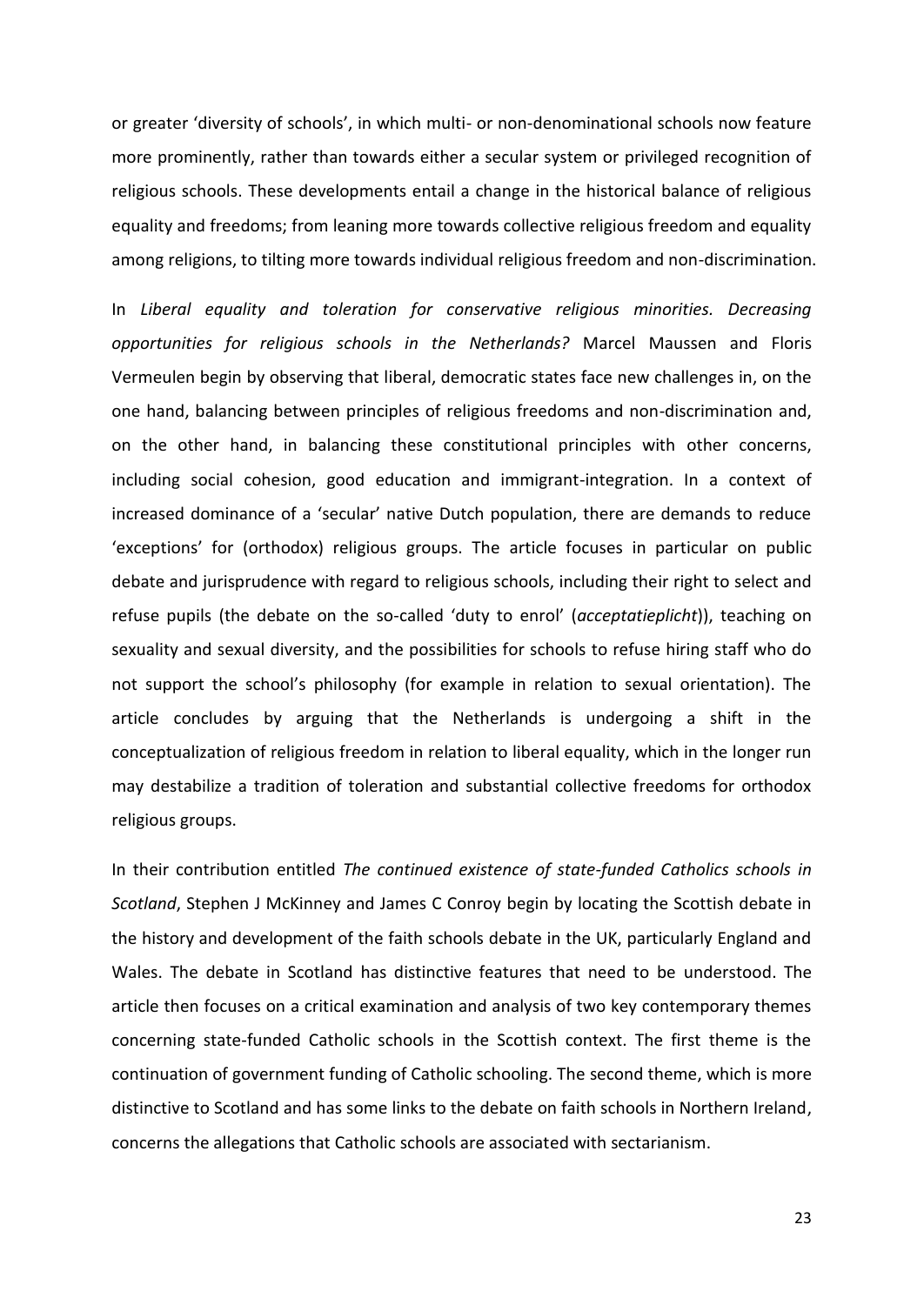The remaining two articles in the special issue are not case studies of specific countries but aim to provide a bigger, comparative picture. In *What can international comparisons teach us about school choice and non-governmental schools in Europe?* Jaap Dronkers and Silvia Avram begin by observing that states have right to supervise non-governmental schools that they finance and to seek to guarantee that the quality of organization and teachers are not lower than those in governmental schools. Four basic arrangements exist of nongovernmental and governmental schools in Europe: integrated educational systems of public and non-state schools, denomination supportive educational systems, limited support non-governmental schools, and educational systems with segregated public and non-state schools. The article then draws on an analysis of empirical data to explore three main topics: parental background and the choice for non-governmental schools, non-governmental schools and their cognitive outcomes, and non-governmental schools and their noncognitive outcomes. It concludes that there are important differences between nongovernmental-*in*dependent (without state-grants) and non-governmental-*de*pendent schools (with state-grants); that school choice for non-governmental-*de*pendent schools is more related to social mobile parents, whereas schools choice for non-governmental *in*dependent schools is more related the reproduction of social classes; that in a majority of European countries non-governmental-*de*pendent schools are more effective cognitively than governmental schools, but that non-governmental *in*dependent schools are more effective cognitively only in a few countries and more ineffective in a larger number of countries. Also non-governmental-*de*pendent schools are not more effective non-cognitively than governmental schools.

In the final contribution entitled *The Conundrum of religious schools in Europe* Michael S. Merry examines in detail the continued – and curious – popularity of religious schools in an otherwise 'secular' Europe. Various motivations underwrite the decision to place one's child in a religious school and the article then delineates what are likely the best empirically supported explanations for the continued dominant position of Protestant and Catholic schools in twenty-first century Europe. Merry argues that institutional racism may well inform both parental assessment of school quality as well as selective mechanisms many mainstream religious schools use to function as domains of exclusion. He then distinguishes between religious schools in a dominant position from those serving disadvantaged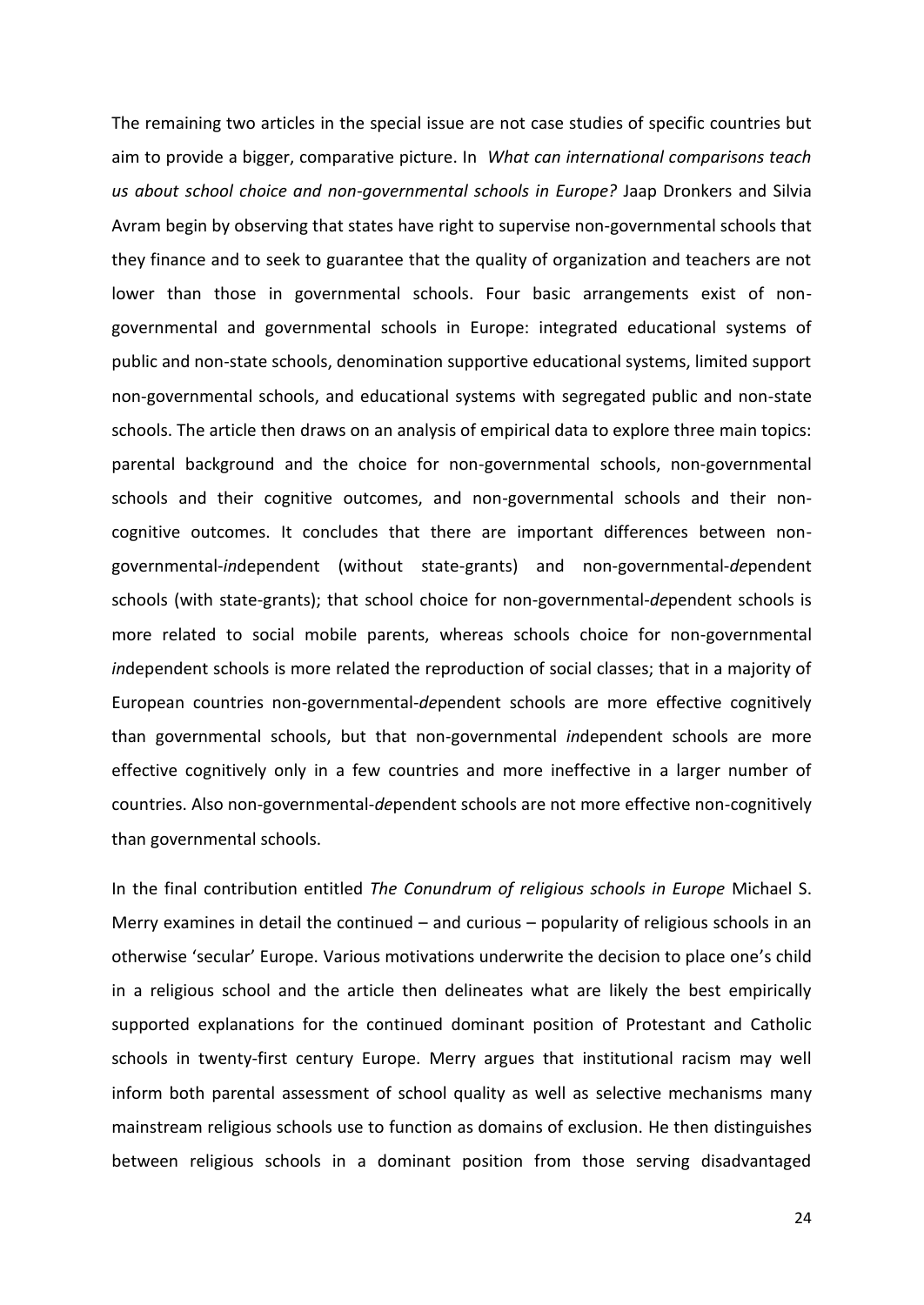minorities and argues that the latter are able to play a crucially important function other schools only rarely provide, and hence that vulnerable minorities may have a reason to value.

# **Acknowledgements**

This introductory article builds on our comparative report 'Religious schools and tolerance' in Maussen and Bader (eds) 2012. The articles on Denmark, Ireland, and the Netherlands build on studies that were conducted as part of a European Commission, DG Research, 7th Framework Programme, Socio-Economic Sciences and Humanities, Research Project 'Tolerance, Pluralism and Social Cohesion: Responding to the Challenges of the 21st Century in Europe' (ACCEPT PLURALISM) (2010-2013) (call FP7-SSH-2009-A, grant agreement no. 243837), Coordinator: Prof. Anna Triandafyllidou, Robert Schuman Centre for Advanced Studies, European University Institute. Most articles were presented during the workshop 'Tolerance and faith-based education in Europe: liberalism, freedom of education and equality' held at the University of Amsterdam on 23-24 May 2013.

We thank the authors of the various contributions in this volume for comments and suggestions for their respective countries in this introduction.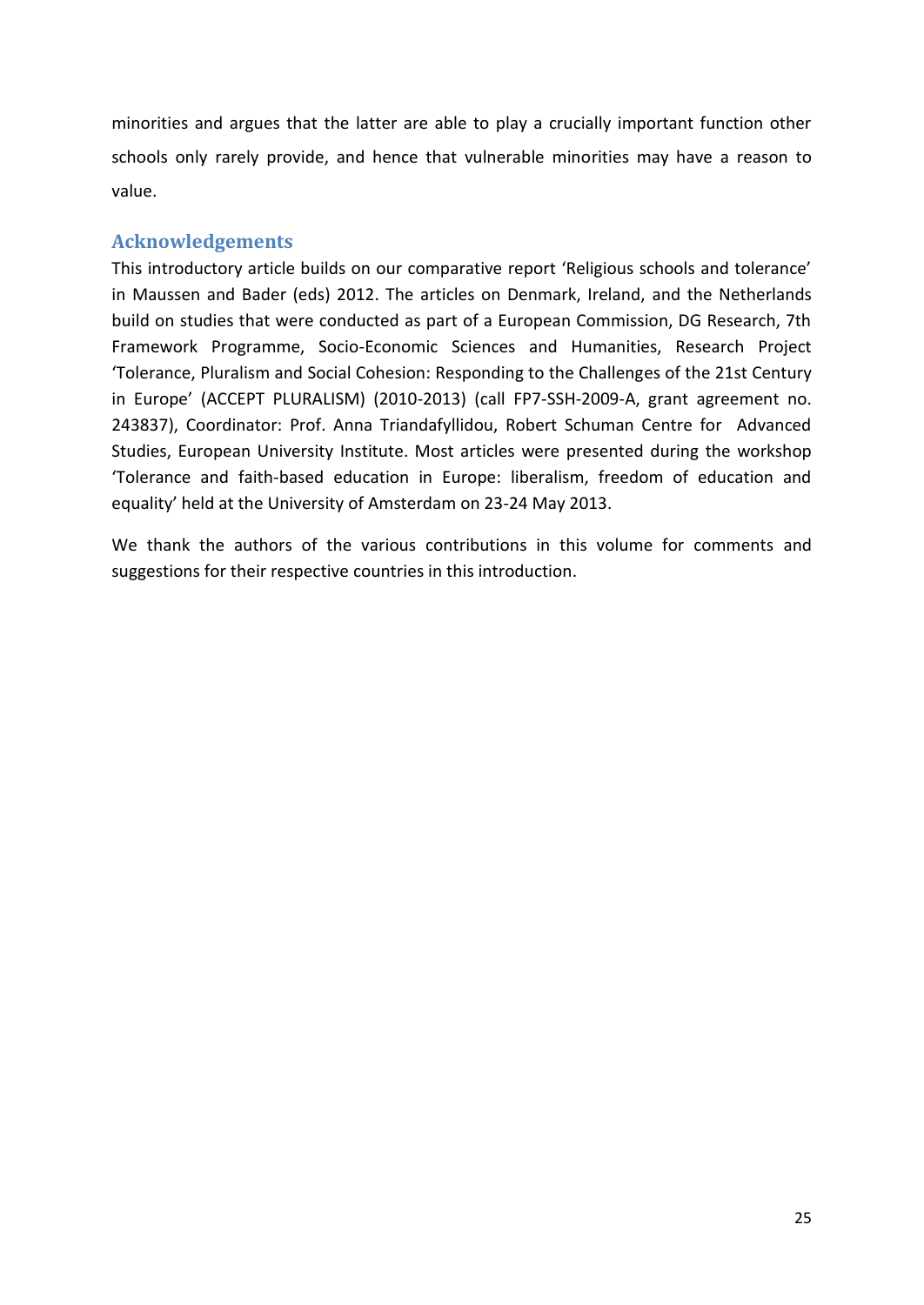## **List of References**

Bader, V. 2007. *Secularism or Democracy? Associational Governance of Religious Diversity*. Amsterdam: Amsterdam University Press.

Bader, V. and Maussen, M. 2012. Religious schools and tolerance. In Tolerance and cultural diversity in schools. Comparative report, eds. M. Maussen and V. Bader, 87-107, Accept-Pluralism, Working paper, 2012/01. Available at:<http://cadmus.eui.eu/handle/1814/20955>

Battaglia, M. 2014. La polémique sur le genre pèse sur les écoles. *Le Monde*, February 14.

Bijsterveld, S. van. 2013. *Burger tussen religie, staat en markt* [Citizen between religion, state and market]. Inaugural lecture. University of Tilburg.

Dronkers, J. and S. Avram, 2015. "What Can International Comparisons Teach Us About School Choice and Non-governmental Schools in Europe?" Comparative Education (1): 118- 132.

Eisengruber, C. 2002. How Do Liberal Democracies Teach Values? In *Educating citizens: International perspectives on civic values and school* choice, eds. P. Wolf and S. Macedo, 58- 86. Washington D.C.: Brookings Institution Press.

Flint, J. 2007. Faith schools, multiculturalism and community cohesion: Muslim and Roman Catholic state schools in England and Scotland. *Policy & Politics* 35, No. 2: 251-268.

Foblets, M.C. and Alidadi, K. 2013. *Religion in the context of the European Union: Engaging the interplay between religious diversity and secular models*. Religious Diversity and Secular Models in Europe (RELIGARE). Final Report.

Gilligan, A. 2014. State schools isolate non-Muslims. *The Telegraph*, April 18.

Glenn, C.L. 2012. State and schools: an historical overview. In *Balancing freedom, autonomy and accountability in education*. Volume 1, eds C.L. Glenn and J. de Groof, 3-24. Nijmegen: Wolf Legal Publishers.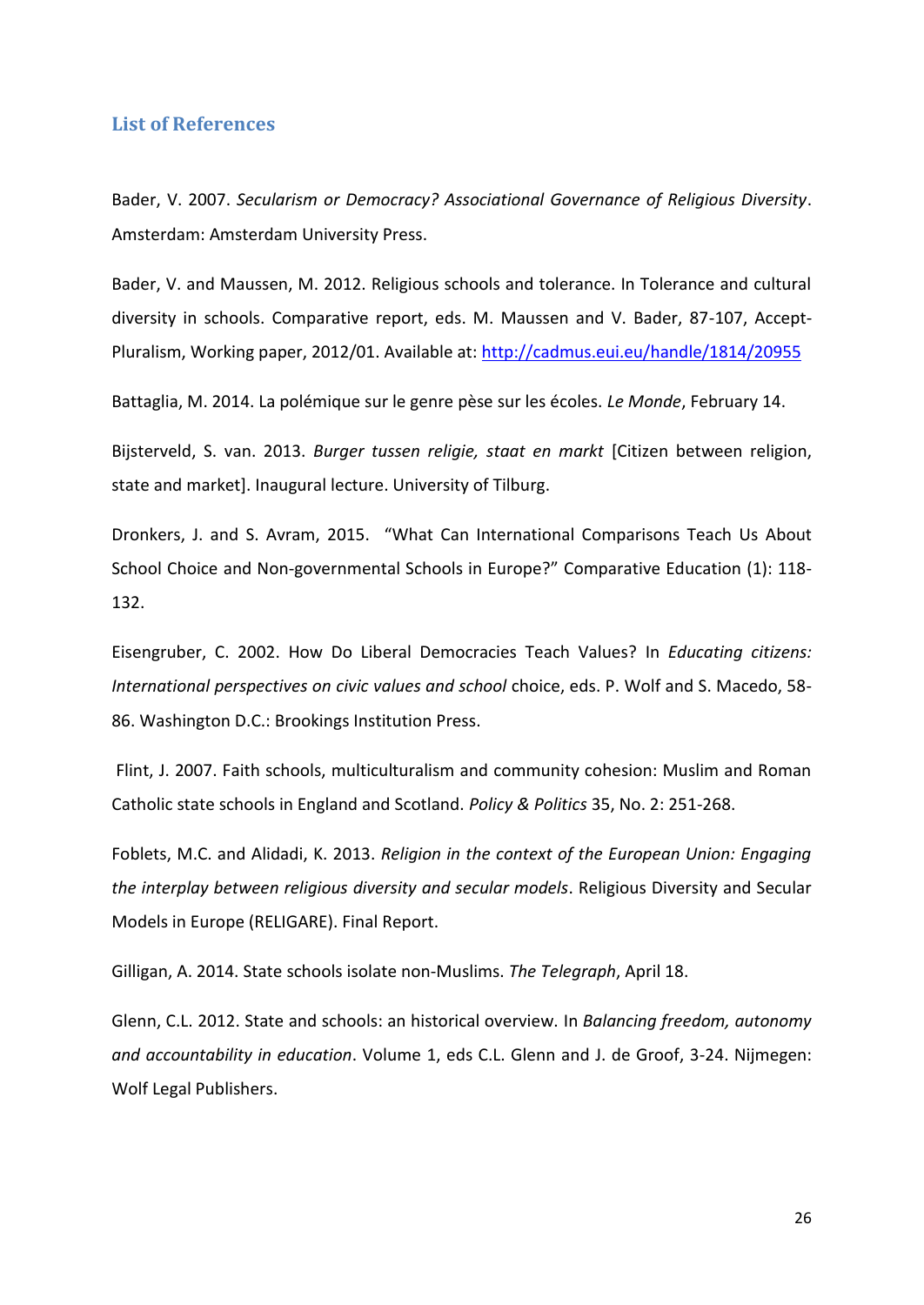Glenn, C.L. 2012a. Germany. In *Balancing freedom, autonomy and accountability in education*. Volume 2, eds C.L. Glenn and J. de Groof, 209-228. Nijmegen: Wolf Legal Publishers.

Glenn, C.L. 2012b. Scotland. In *Balancing freedom, autonomy and accountability in education*. Volume 2, eds C.L. Glenn and J. de Groof, 451-463. Nijmegen: Wolf Legal Publishers.

Glenn, C.L. and Groof, G. de. Eds. 2002. Finding the right balance. Freedom, autonomy and accountability in education. Volume 1. Utrecht: Lemma Publishers.

Glenn, C.L. and Groof, G. de. Eds. 2002a. Finding the right balance. Freedom, autonomy and accountability in education. Volume 2. Utrecht: Lemma Publishers.

Glenn, C.L. and Groof, G. de. 2012. Introduction to volume one. In *Balancing freedom, autonomy and accountability in education*. Volume 1, eds C.L. Glenn and J. de Groof, 1-2. Nijmegen: Wolf Legal Publishers.

Green III, P., Baker, B. and J. Oluwole. 2013. Having it both ways: How Charter Schools try to obtain funding of public schools and the autonomy of private schools. *Emory Law Journal* 63, No. 2: 303 - 337.

Groof, J. de. 2004. Regulating School Choice in Belgium's Flemish Community. In *Educating citizens: International perspectives on civic values and school* choice, eds. P. Wolf and S. Macedo, 157-186. Washington D.C. Brookings Institution Press.

Groof, J. de. 2012. Legal framework for freedom of education. In *Balancing freedom, autonomy and accountability in education*. Volume 1, eds C.L. Glenn and J. de Groof, 25-62. Nijmegen: Wolf Legal Publishers.

Hand, M. 2012. A new dawn for faith-based education? Opportunities for religious organisations in the UK's new school system. *Journal of Philosophy of Education* 46, No. 4: 546-559.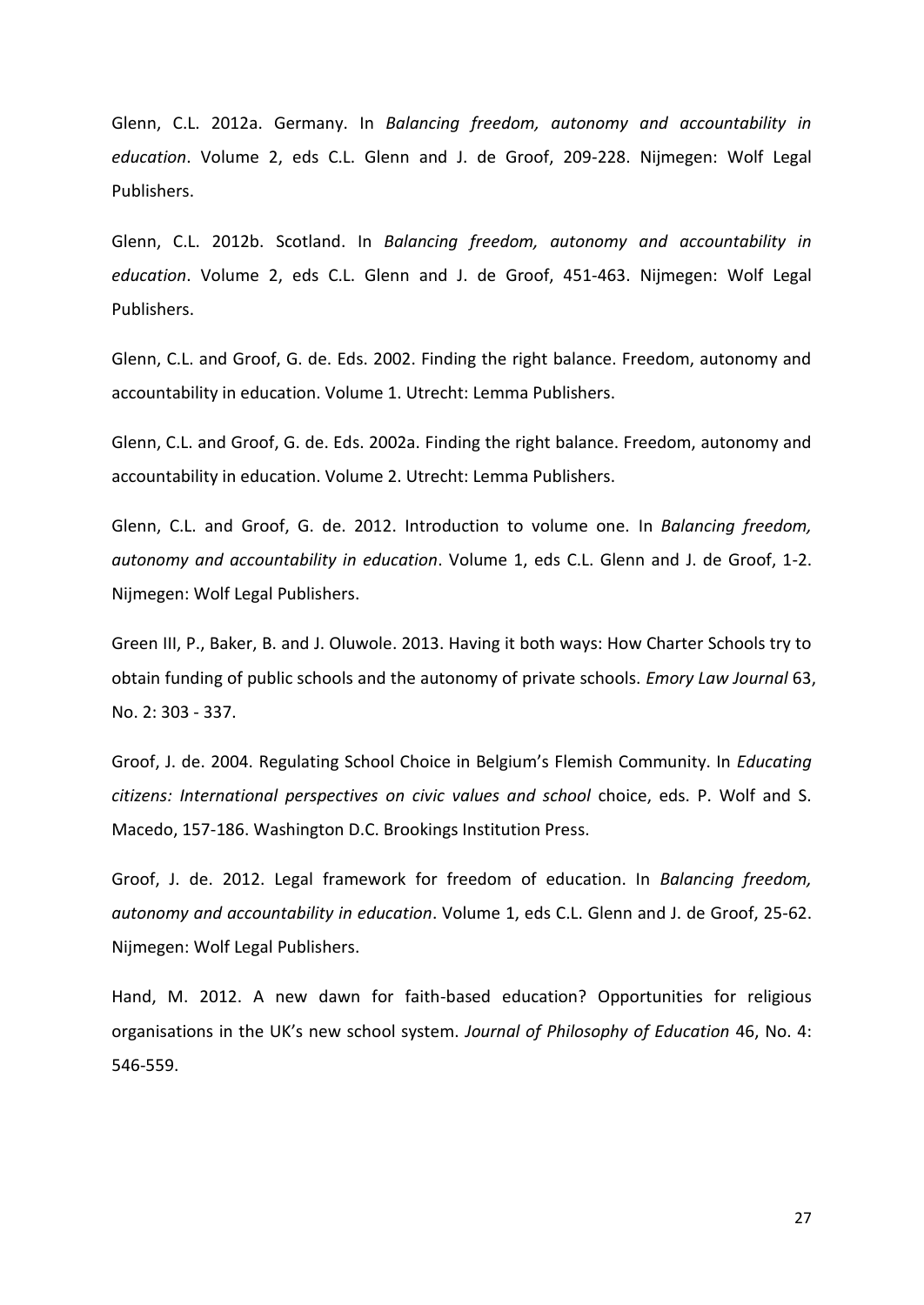Harris, N. 2004. Regulation, Choice, and Basic Values in Education in England and Wales. In *Educating citizens: International perspectives on civic values and school* choice, eds. P. Wolf and S. Macedo, 91-130. Washington D.C. Brookings Institution Press.

Hart, J. de. 2014. *Geloven binnen en buiten verband. Godsdienstige ontwikkelingen in Nederland* [Keeping the faith? Trends in religion in the Netherlands]. SCP Publicaties. Den Haag: SdU Uitgevers.

Hatcher, R. 2011. The Conservative-Liberal Democrat Coalition government's 'free schools' in England. *Educational Review*. 63, No 4: 485-503.

Hemerijck, A. 2012. *Changing welfare states*. Oxford: Oxford University Press.

Hunter-Henin, M. 2011. Introduction. In *Law, Religious Freedoms and Education in Europe*, ed. M. Hunter-Henin, 1-33. Farnham: Ashgate.

Kriesi, H. 2010. Restructuration of partisan politics and the emergence of a new cleavage based on values. *West European Politics*, 33, No 3: 673-685.

Leenknegt, G. (1997) *Vrijheid van Onderwijs in 5 Europese Landen* [Freedom of education in 5 European countries]*.* Deventer: Tjeenk Willink.

Legrand, A. and Glenn, C.L. 2012. France. In *Balancing freedom, autonomy and accountability in education*. Volume 2, eds C.L. Glenn and J. de Groof, 175-208. Nijmegen: Wolf Legal Publishers.

Mair, P. 2013. *Ruling the void: the hollowing of western democracy*. New York: Verso.

Maussen, M. 2014. Religious Governance in the Netherlands: Associative Freedoms and Non-Discrimination After 'Pillarization'. The Example of Faith-Based Schools. *Geopolitics, History, and International Relations* 6, No2, (ahead of print)

Maussen, M. and Grillo, R. 2014. Regulation of Speech in Multicultural Societies: Introduction. *Journal of Ethnic and Migration Studies* 40, No 2: 174-193.

Maussen, M. and F. Vermeulen. 2015 Liberal Equality and Toleration for Conservative Religious Minorities. Decreasing Opportunities for Religious Schools in the Netherlands? *Comparative Education* 51(1): 87-104.

28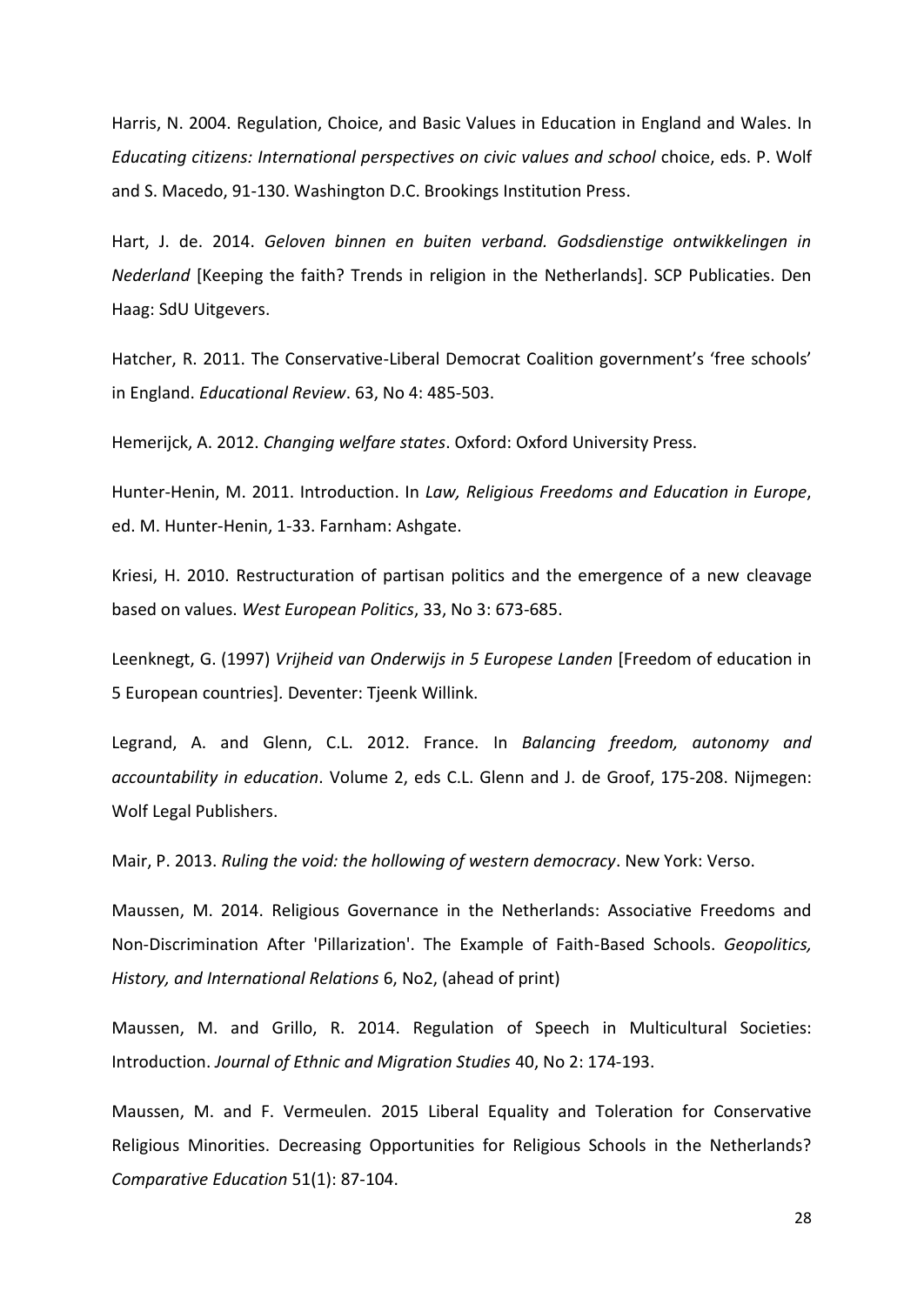Merry, M.S. 2013. *Equality, citizenship, and segregation. A defense of separation*. Houndmills: Palgrave/MacMillan.

Merry, M.S. 2015. The Conundrum of Religious Schools in Twenty-First Century Europe. *Comparative Education* 51(1): 133-156.

Monsma, S. V., and Soper, J. C. 2009. *The challenge of pluralism: Church and state in five democracies*. Second Revised Edition. Lanham: Rowman & Littlefield.

National Education Council. 2012. *Artikel 23 Grondwet in maatschappelijk perspectief. Nieuwe richtingen aan de vrijheid van onderwijs* [Article 23 Constitution in societal perspective. New directions for the freedom of education]. Den Haag: Onderwijsraad.

Norris, P. and Inglehart, R. 2011. *Sacred and secular: Religion and politics worldwide*. Cambridge: Cambridge University Press.

O'Mahony, C. 2012. Ireland. In *Balancing freedom, autonomy and accountability in education*. Volume 2, eds C.L. Glenn and J. de Groof, 245-259. Nijmegen: Wolf Legal Publishers.

Olsen, T.V. 2015. The Danish Free School Tradition Under Pressure. *Comparative Education* 51(1): 22-37.

Olsen, T.V. and Ahlgren, S.M. 2011. (In)tolerance and accommodation of difference in Danish public and private schools. Accept-Pluralism, Working paper No. 2011/09. Available at[: http://cadmus.eui.eu/handle/1814/19796](http://cadmus.eui.eu/handle/1814/19796)

Organisation for Security and Co-operation in Europe (OSCE). 2004. *Guidelines for Review of Legislation Pertaining to Religion and Belief*. Available at: [http://www.osce.org/odihr/13993](http://www.osce.org/odihr/13993%20retrieved%20May%2028%202014) [retrieved May 28 2014.](http://www.osce.org/odihr/13993%20retrieved%20May%2028%202014)

Pons, X., van Zanten, and S. Da Costa. 2015. The National Management of Public and Catholic Schools in France: Moving from a Loosely Coupled Towards an Integrated System? *Comparative Education* 51(1): 331-354.

Rangvid, B.S. 2008. Private school diversity in Denmark's national voucher system. *Scandinavian Journal of Educational Research* 52, No. 4: 331-354.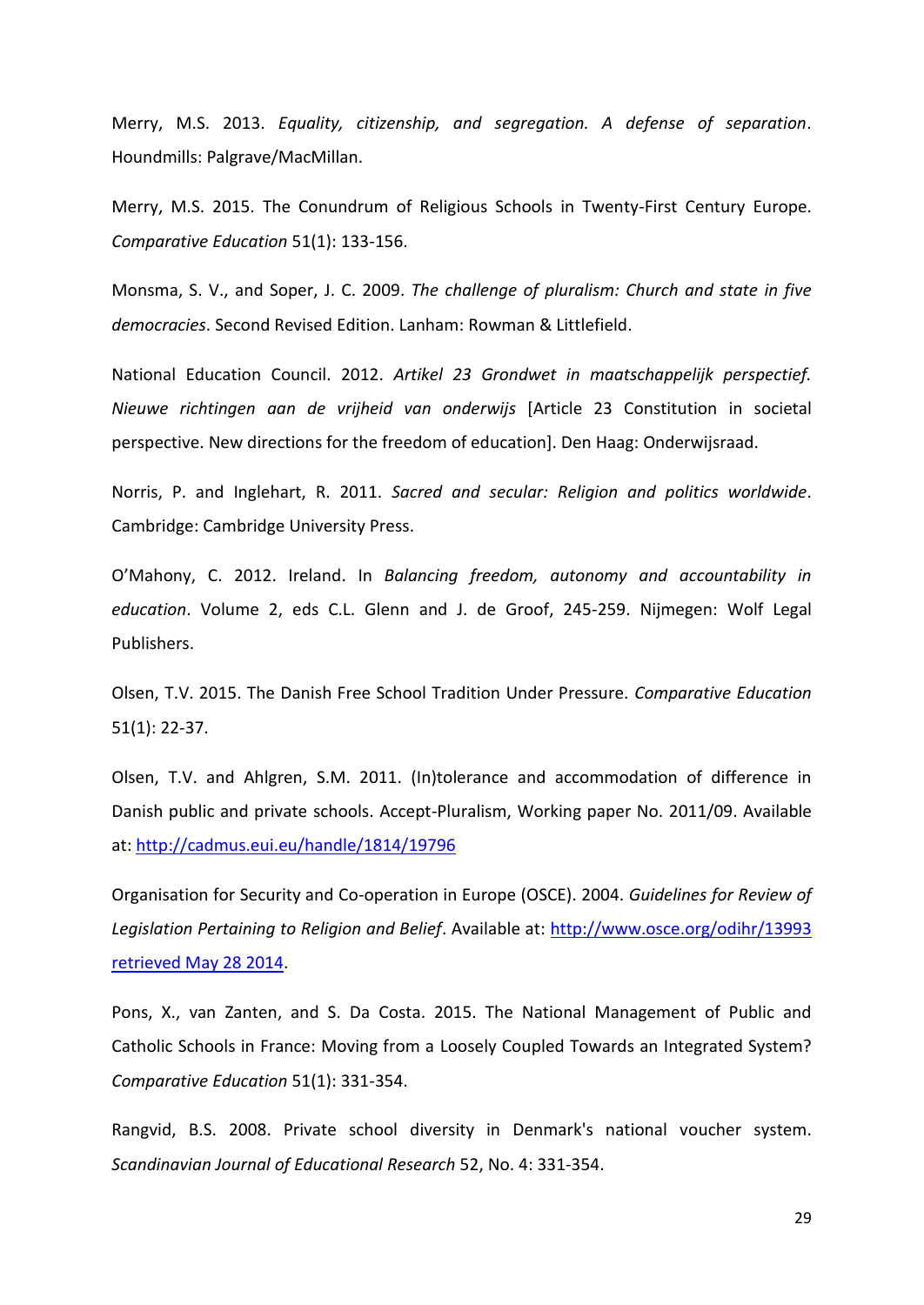Rogers Berner, A. 2012. Funding schools. In *Balancing freedom, autonomy and accountability in education*. Volume 1, eds C.L. Glenn and J. de Groof., 115-129. Nijmegen: Wolf Legal Publishers.

Rouvoet, A. 2011. Formele en materiële democratie en de vitaliteit van grondrechten [Formal and material democracy and the vitality of constitutional rights]. Paper ter gelegenheid van het afscheidssymposium Groen van Prinsterer Stichting – Tweede Kamerfractie ChristenUnie.

Sahlberg, P. 2011. Finnish Lessons: What can the World learn from educational change in Finland? Teachers College, Columbia University.

Scheunpflug, A. 2015. Non-governmental Religious schools in Germany – Increasing Demand by Decreasing Religiosity? Comparative Education 51(1): 38-56.

Schlikerman, B. 2014. Charter school's religious affiliation raises questions. *Chicago Sun Times*, 22 February 2014.

Schuh, C., Burchardt, M., and Wohlrab-Sahr, M. 2012. Contested Secularities: Religious Minorities and Secular Progressivism in the Netherlands. *Journal of Religion in Europe* 5, No 3: 349-383.

Whitty, G. and Power, S. 2000. Marketization and privatization in mass education systems. *International Journal of Educational Development* 20, No. 2: 93-107.

Whitty, G. 2009. Marketization and post-marketization in education. In *Second international handbook of educational change*. Eds A. Hargreaves et al., 405-413. Dordrecht: Springer.

Wiborg, S. 2012. Denmark. In *Balancing freedom, autonomy and accountability in education*. Volume 2, eds C.L. Glenn and J. de Groof, 99-109. Nijmegen: Wolf Legal Publishers.

Witte, J. (2004). Regulation in Public and Private Schools in the United States. In *Educating citizens: International perspectives on civic values and school* choice, eds. P. Wolf and S. Macedo, 355-367. Washington D.C:. Brookings Institution Press.

Wolf, P. J., and Macedo, S. Eds. 2004. *Educating citizens: International perspectives on civic values and school choice.* Washington D.C. Brookings Institution Press.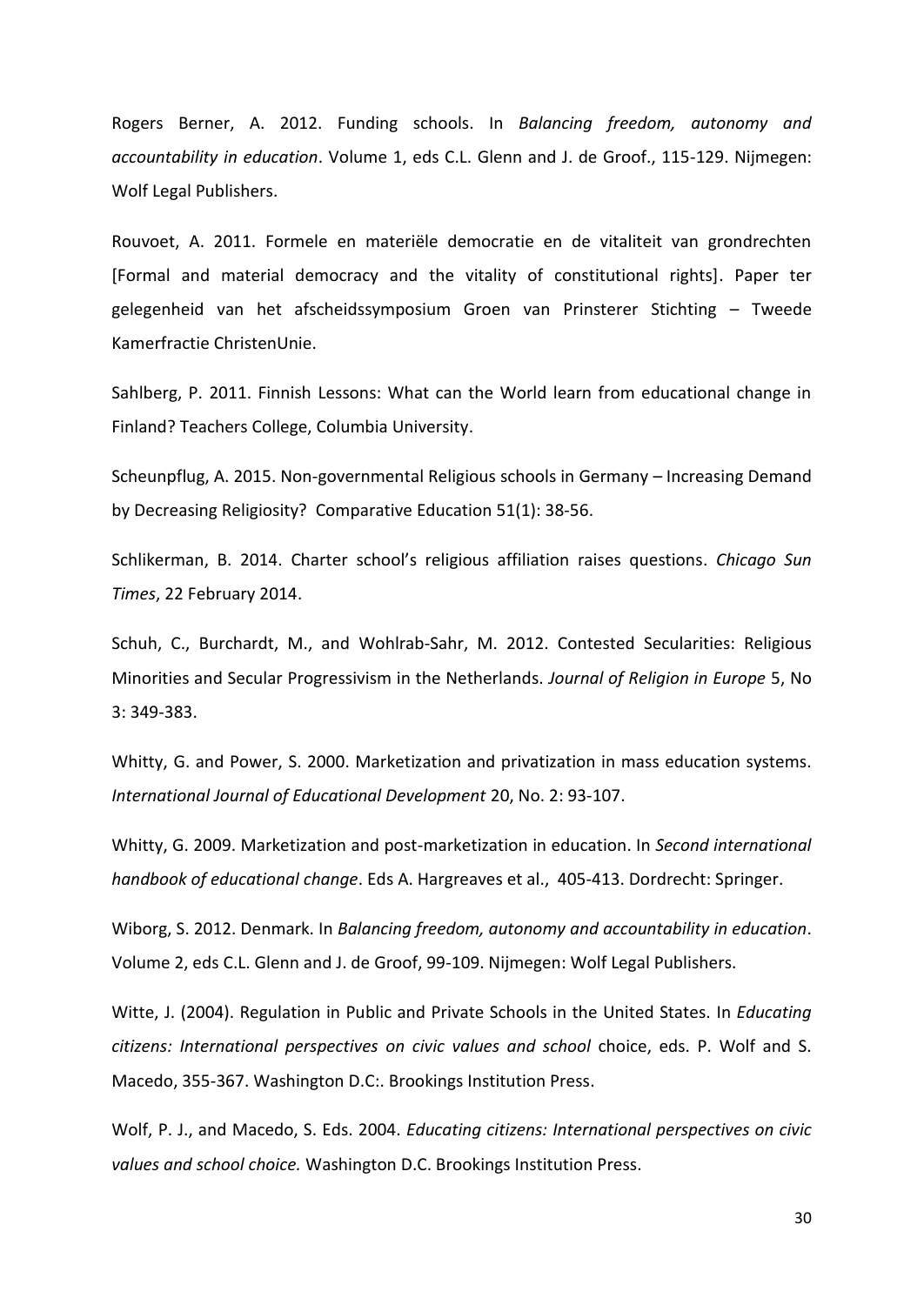Zoontjens, P.J.J. and Glenn, C.L. 2012. Netherlands. In *Balancing freedom, autonomy and accountability in education*. Volume 2, eds C.L. Glenn and J. de Groof, 333-362. Nijmegen: Wolf Legal Publishers.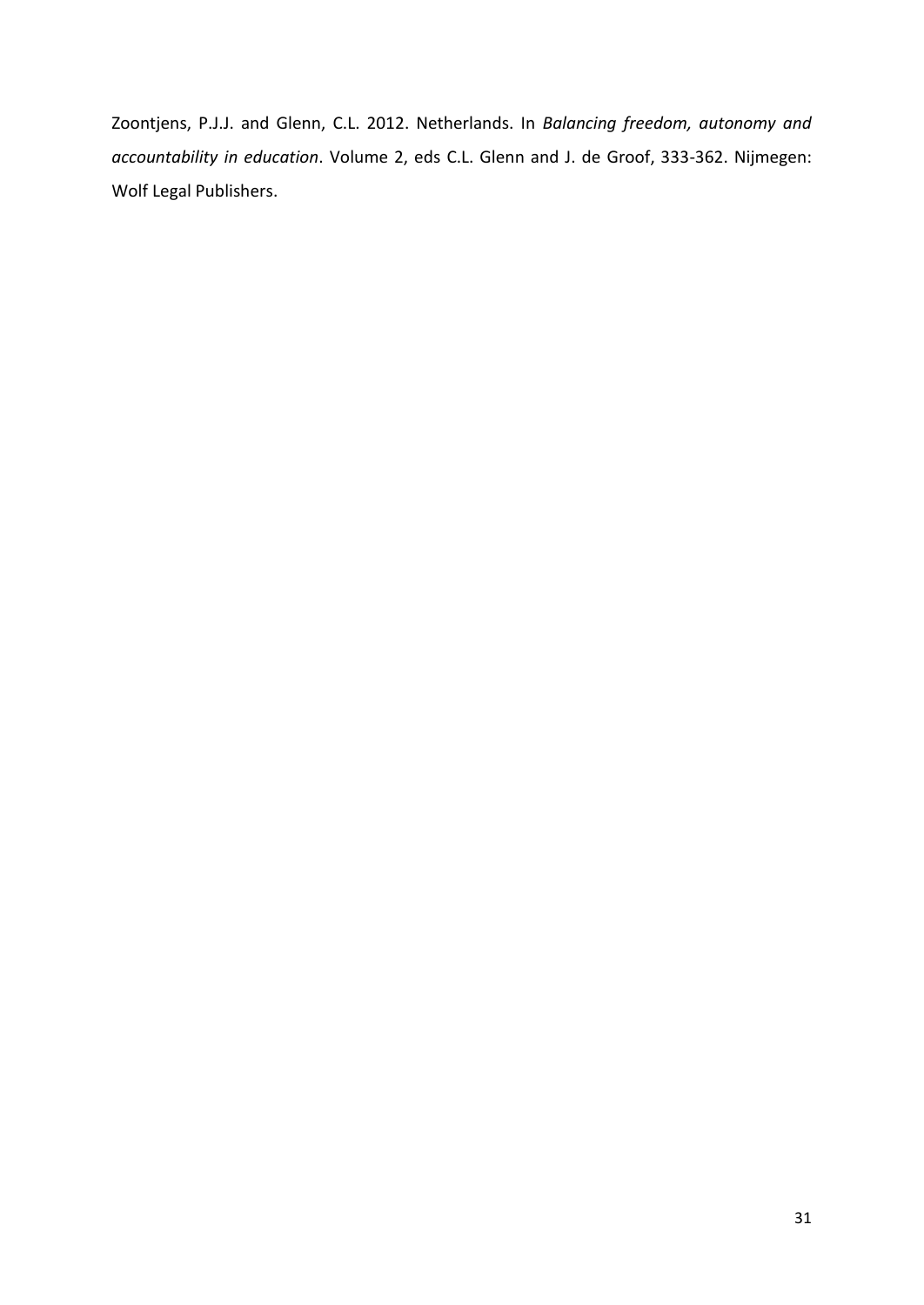## **Endnotes**

-

<sup>i</sup> See 2004 Organisation for Security and Co-operation in Europe (OSCE) Guidelines for Review of Legislation Pertaining to Religion and Belief, especially the section on Religion and Education.

<sup>ii</sup> See Olsen on Denmark in this volume and see also the recent debate on the growing influence of radical Muslims in state schools in Birmingham. See Gilligan 2014.

 $\mathsf{I}^{\mathsf{III}}$  For a broader overview of some of these structural social changes see Norris and Inglehart 2011.

<sup>iv</sup> We introduce the countries included in the special issue in alphabetic order throughout this article (Denmark, Germany, Ireland, France, Netherlands and Scotland).

 $\mathrm{v}$ This is, depending on existing information and evidence, a very rough estimate indeed because, obviously, it makes a difference whether one takes percentages of students or of the number of schools. In the Netherlands, for example, many non-governmental schools (particularly Montessori, Islamic and Reformed schools) have much less than average number of students so that the percentage of non-governmental schools is higher than the percentage of students. Still, the overall estimates give an indication of the relative importance of the nongovernmental religious sector.

vi Normatively speaking two sets of reasons are commonly taken to be the most convincing ones: Firstly, in all cases in which majority religious schools are recognized and publicly financed *equality before the law* requires a fair and even-handed treatment of all religious schools (Bader 2007, 160). Secondly, if states depend considerably on religious schools to live up to their obligations to provide education for all (for whatever historical or recent reasons), i.e. if religious schools meaningfully *help to realize mandatory public services*, fairness requires that they should be equally publicly funded.

vii See the country studies in Wolf and Macedo (eds) 2004 and the comparative analysis and its results by Glenn and De Groof 2002, p.578ff., 584ff., chart 2, and 2002a, ch. 9.

viii Depending on the legislation in different countries, public subsidies may cover the full cost or more selective personnel wages and pensions, the functioning costs, equipment, building, loans or grants for capital expenditure, fees, fiscal advantages, and supplemental services for pupils. (Glenn and De Groof 2002a, 253).

<sup>ix</sup> See Green et al. (2013) for an excellent overview of the most relevant Court rulings in different states.

<sup>x</sup> See als[o http://www.edreform.com/2012/03/just-the-faqs-charter-schools/](http://www.edreform.com/2012/03/just-the-faqs-charter-schools/)

xi The Danish *taximeter system* comprises four grants: a basic grant (lump sum), a teaching, an administration/operations, and a building grant to cover rent, interest, debt servicing and maintenance based on the actual levels of verified number of enrolled pupils (Glenn and De Groof 2002, 190).

<sup>xii</sup> As a matter of fact, sometimes non-governmental schools receive even more funding than public schools. This is due to inflexibility of the system of financing, in itself a legacy of pillarization, meaning that sometimes resources should be distributed proportionally between governmental and non-governmental schools. For example, if local authorities in a municipality decide to spent *additional* amounts (almost all funding actually comes from the central government) for staff or material upkeep for the governmental schools (that they administrate!), they must spent the same amount for non-governmental schools (Zoontjens and Glenn 2012, 343-44).

xiii Clearly it is not 'autonomy of schools or teachers' in itself that is responsible for low performance, as is clear from Finland (see Sahlberg 2011), where very high degrees of autonomy go hand in hand with comparatively high standards of performance (and, in addition, comparatively low costs). The 'public secret' of the 'Finnish success' is: highly qualified teachers (and the 'trust' they gain combined with 'respect'). This can be compared with the situation in Denmark, where there is high school autonomy but comparatively poor performance while being amongst the most costly models (Olsen and Ahlgren, 2011).

xiv In England/Wales, for example, all schools except independent schools are included in inspection regimes (Harris 2004, 102-107; Leenknegt 1997, 107ff), in Belgium only if a school asks for community support and for 'recognition of certificates' (Groof 2004, 166).

<sup>xv</sup> See Glenn and Groof 2002: 596 ff.: Charts for Rating the National Systems with regard to Freedom, Equal Treatment, and Autonomy. See Bader 2007, 279-83. See Dronkers and Avram 2015.

<sup>xvi</sup> Hotly contested cases in this respect are music and drama in orthodox religious schools (Jewish, Christian, Islamic), sex education either explicitly or in 'personal, social and health teaching', and, obviously, evolution theory versus creationism or intelligent design. See Maussen and Vermeulen 2015.